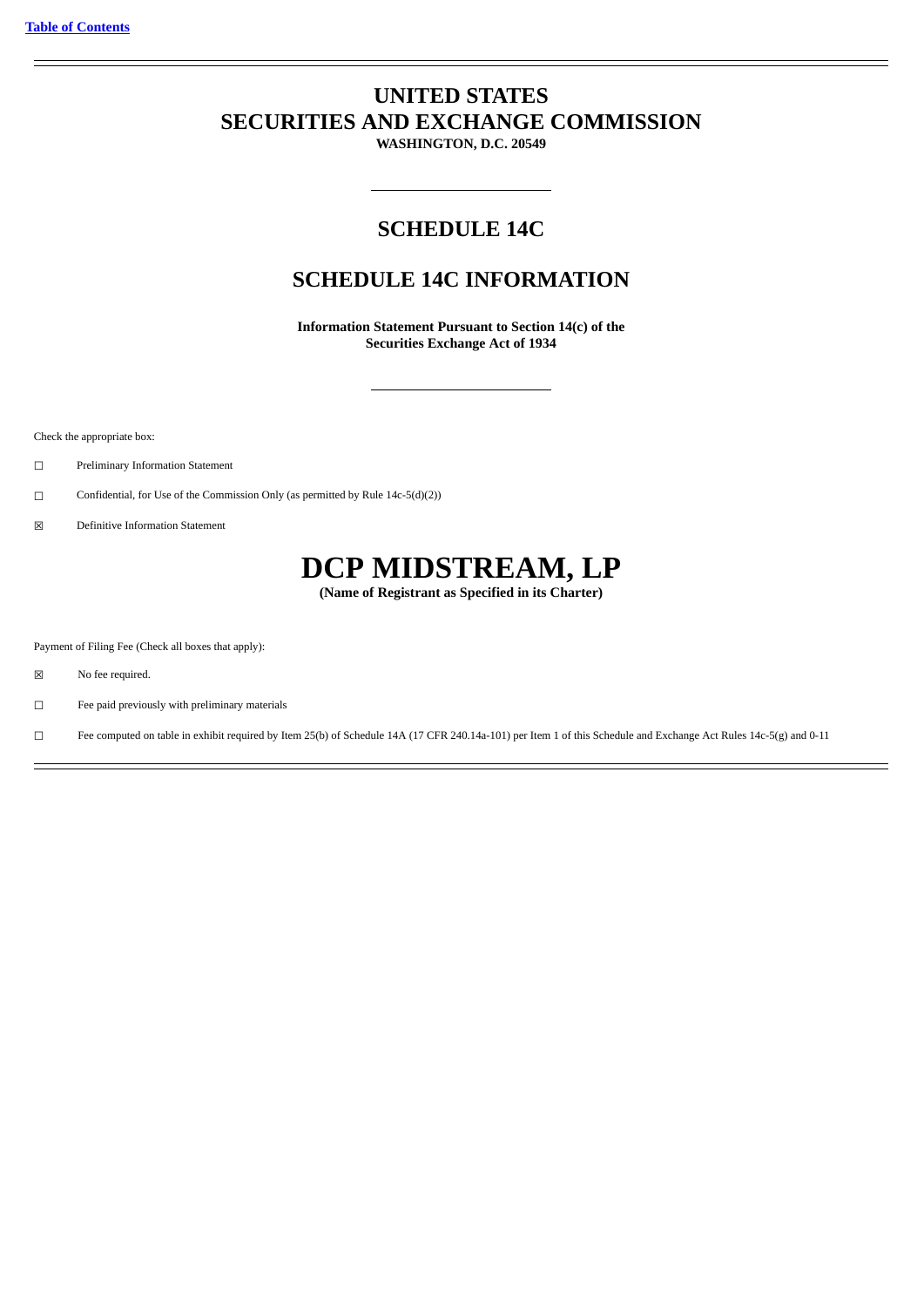

# **NOTICE OF ACTION BY WRITTEN CONSENT**

**We are Not Asking You for a Proxy and You are Requested Not to Send Us a Proxy**

To the Unitholders of DCP Midstream, LP.

This notice of action by written consent (this "Notice") and the accompanying information statement (the "Information Statement") are being furnished to the unitholders of DCP Midstream, LP, a Delaware limited partnership (the "Partnership"), to notify unitholders of the approval by written consent of (i) DCP Midstream, LLC, a Delaware limited liability company, which is the sole member of DCP Midstream GP, LLC (our "General Partner"), and (ii) DCP Midstream GP, LP, a Delaware limited partnership ("GP LP"), which is the general partner of the Partnership, which are the holders of a majority of our outstanding common units (together, the "Consenting Majority Unitholders"), of an amendment to the DCP Midstream Partners, LP 2016 Long-Term Incentive Plan (the "LTIP"), which amendment increases the number of common units available for awards under the LTIP by 1,650,000 common units and makes certain additional non-substantive changes to the LTIP (the "LTIP Amendment"). The LTIP provides for the grant of unit options, phantom units, restricted units, distribution equivalent rights, unit bonus and common unit awards and performance awards to non-employee directors and employees of our General Partner and its affiliates who perform services for us. This Notice and the Information Statement are being mailed on or about March 7, 2022.

You do not need to do anything in response to this Notice and the Information Statement, and we are not soliciting your approval of the LTIP Amendment. The LTIP Amendment was unanimously approved by the Board of Directors of our General Partner (the "Board of Directors"), the general partner of GP LP, which is the general partner of the Partnership, on January 24, 2022. Although approval of the LTIP Amendment by unitholders is also required by rules of the New York Stock Exchange (the "NYSE"), we are not soliciting your vote because, on March 7, 2022, the Consenting Majority Unitholders approved the LTIP Amendment by written consent in lieu of a special meeting of the unitholders, to be effective 20 calendar days after the date this Notice and the Information Statement are sent or given to our unitholders. Such action by written consent is sufficient to approve and adopt the LTIP Amendment without the affirmative vote of any other unitholders. Accordingly, no other votes are necessary to approve and adopt the LTIP Amendment and your approval is neither required nor requested.

Under the rules of the Securities and Exchange Commission (the "SEC") and our Fifth Amended and Restated Agreement of Limited Partnership (the "Partnership Agreement"), we are required to furnish you with certain information concerning the action by written consent of the Consenting Majority Unitholders and the LTIP Amendment. This Notice and the Information Statement shall constitute the notice required by the rules of the SEC and Section 13.11 of our Partnership Agreement. Capitalized terms used but not defined in this Notice or the accompanying Information Statement shall have the meanings ascribed to them in the Partnership Agreement.

#### **THIS IS NOT NOTICE OF A SPECIAL MEETING OF THE UNITHOLDERS OF THE PARTNERSHIP AND NO SPECIAL MEETING WILL BE HELD TO CONSIDER ANY MATTER DESCRIBED HEREIN.**

If you have any questions, please contact our Corporate Secretary at (303) 595-3331.

By Order of the Board of Directors of DCP Midstream GP, LLC, general partner of DCP Midstream GP, LP, general partner of DCP Midstream, LP

/s/ Kamal K. Gala Kamal K. Gala Assistant General Counsel and Corporate Secretary DCP Midstream, LP Denver, Colorado

March 7, 2022

This Notice and the accompanying Information Statement are dated and are first being mailed to our unitholders on or about March 7, 2022.

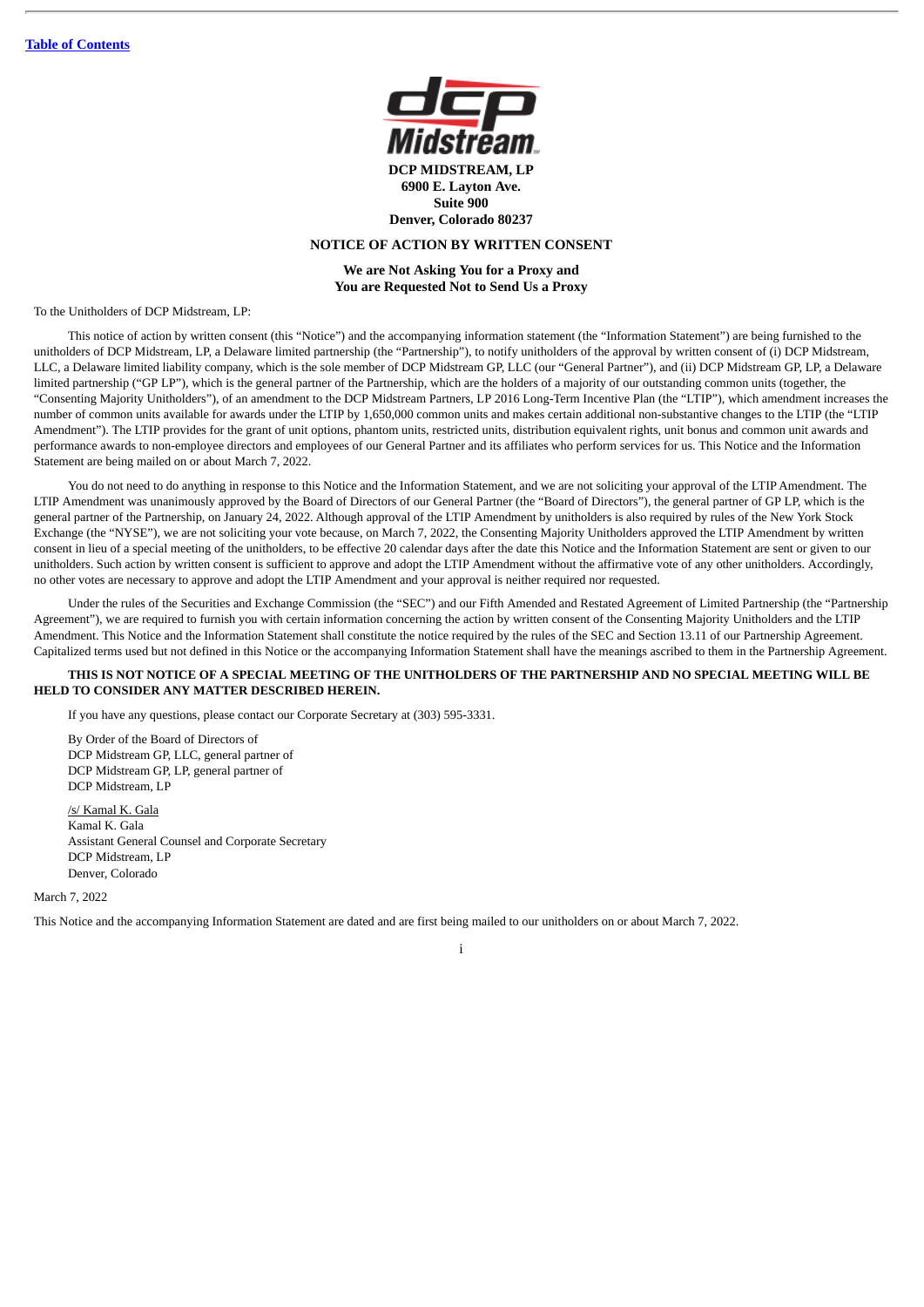$\overline{a}$ 

# **TABLE OF CONTENTS**

<span id="page-2-0"></span>

| <b>INFORMATION STATEMENT</b>                                             |    |
|--------------------------------------------------------------------------|----|
| ADOPTION OF THE AMENDMENT TO THE LONG-TERM INCENTIVE PLAN                | 3  |
| DISSENTERS' RIGHT OF APPRAISAL                                           | 8  |
| VOTING SECURITIES AND PRINCIPAL HOLDERS THEREOF                          | 8  |
| <b>COMPENSATION OF DIRECTORS AND EXECUTIVE OFFICERS</b>                  | 10 |
| <b>VOTING PROCEDURES</b>                                                 | 23 |
| INTEREST OF CERTAIN PERSONS IN OR OPPOSITION TO MATTERS TO BE ACTED UPON | 23 |
| <b>PROPOSALS BY UNITHOLDERS</b>                                          |    |
| WHERE YOU CAN FIND MORE INFORMATION                                      | 23 |
| DELIVERY OF DOCUMENTS TO UNITHOLDERS SHARING AN ADDRESS                  | 24 |
|                                                                          |    |

i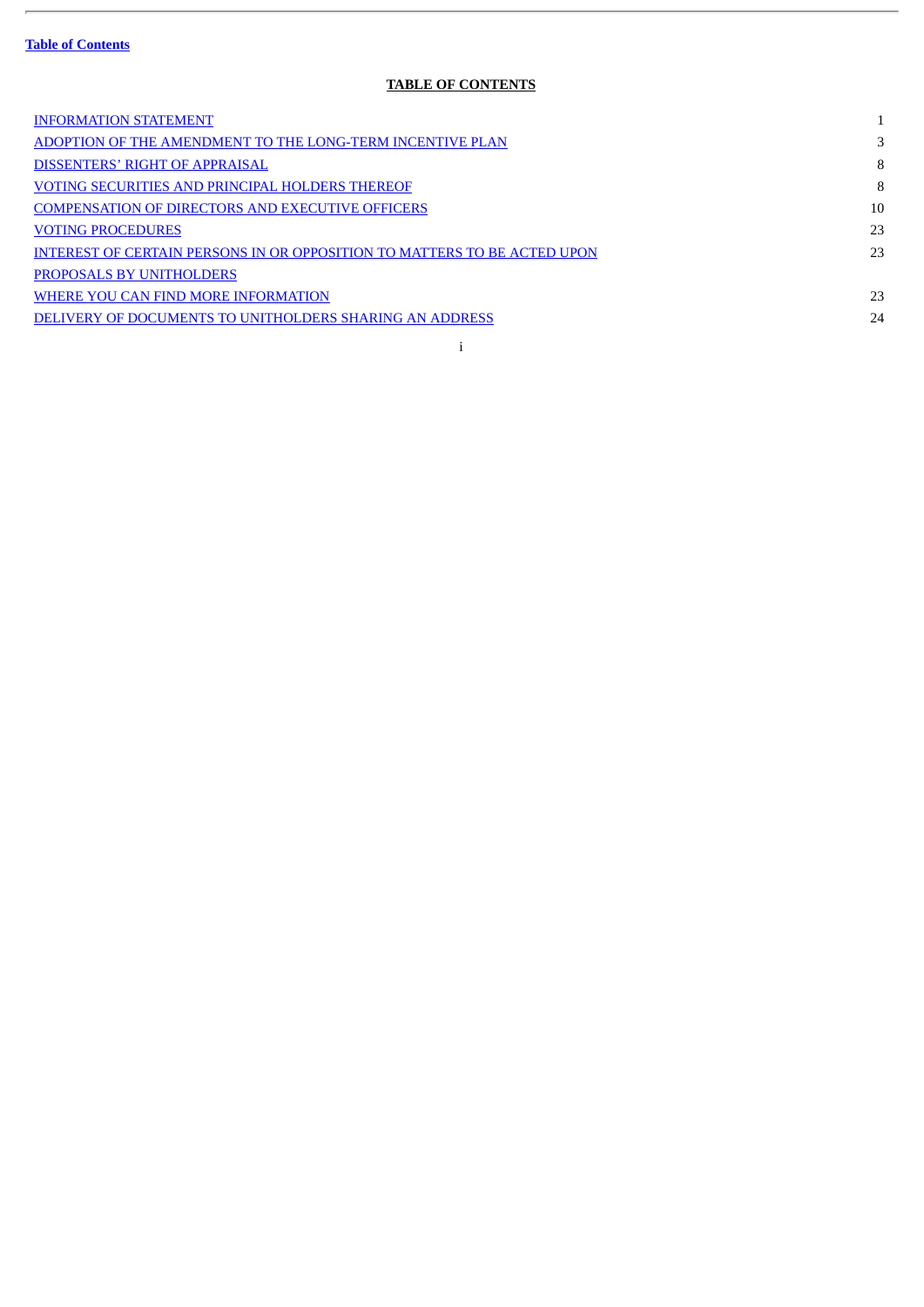

**DCP MIDSTREAM, LP 6900 E. Layton Ave. Suite 900 Denver, Colorado 80237**

# **INFORMATION STATEMENT**

# **We are Not Asking You for a Proxy and You are Requested Not to Send Us a Proxy**

<span id="page-3-0"></span>To the Unitholders of DCP Midstream, LP:

This information statement (this "Information Statement") is being furnished to the unitholders of DCP Midstream, LP, a Delaware limited partnership (the "Partnership") of record as of the close of business on February 16, 2022 (the "Record Date"), to provide information about the approval (the "Approval") by written consent of (i) DCP Midstream, LLC, a Delaware limited liability company, which is the sole member of DCP Midstream GP, LLC (our "General Partner"), and (ii) DCP Midstream GP, LP, a Delaware limited partnership ("GP LP"), which is the general partner of the Partnership, which are the holders of a majority of our outstanding common units (together, the "Consenting Majority Unitholders"), of an amendment to the DCP Midstream Partners, LP 2016 Long-Term Incentive Plan (the "LTIP"), which increases the number of common units available for awards under the LTIP by 1,650,000 common units and makes certain additional non-substantive changes to the LTIP (the "LTIP Amendment"). The LTIP provides for the grant of unit options, phantom units, restricted units, distribution equivalent rights, unit bonus and common unit awards and performance awards to non-employee directors and employees of our General Partner and its affiliates who perform services for us. This Information Statement is being mailed on or about March 7, 2022.

You do not need to do anything in response to this Information Statement, and we are not soliciting your approval of the LTIP Amendment. The LTIP Amendment was unanimously approved by the Board of Directors of our General Partner (the "Board of Directors"), the general partner of GP LP, which is the general partner of the Partnership, on January 24, 2022. Although approval of the LTIP Amendment by unitholders is also required by rules of the New York Stock Exchange (the "NYSE"), we are not soliciting your vote because, on March 7, 2022, the Consenting Majority Unitholders approved the LTIP Amendment by written consent in lieu of a special meeting of the unitholders, to be effective 20 calendar days after the date this Information Statement is sent or given to our unitholders. Pursuant to Section 13.11 of our Fifth Amended and Restated Agreement of Limited Partnership (the "Partnership Agreement"), any action that may be taken at a meeting of the unitholders may be taken without a meeting, if an approval in writing setting forth the action so taken is signed by the unitholders owning not less than the minimum percentage of the Outstanding Units that would be necessary to authorize or take such action at a meeting at which all the unitholders entitled to vote at such meeting were present and voted. As of the Record Date, the Partnership had 208,378,739 common units outstanding and entitled to vote, and each unit is entitled to one vote. As of the Record Date, the Consenting Majority Unitholders held, in the aggregate, 117,762,526 units, or approximately 56.5% of the units outstanding. The action by written consent taken by the Consenting Majority Unitholders is sufficient to approve and adopt the LTIP Amendment without the affirmative vote of any other unitholders. Accordingly, no other votes are necessary to approve and adopt the LTIP Amendment and your approval is neither required nor requested.

Notwithstanding the execution and delivery of the Approval by the Consenting Majority Unitholders as described above, pursuant to Rule 14c-2 of the Securities Exchange Act of 1934, as amended (the "Exchange

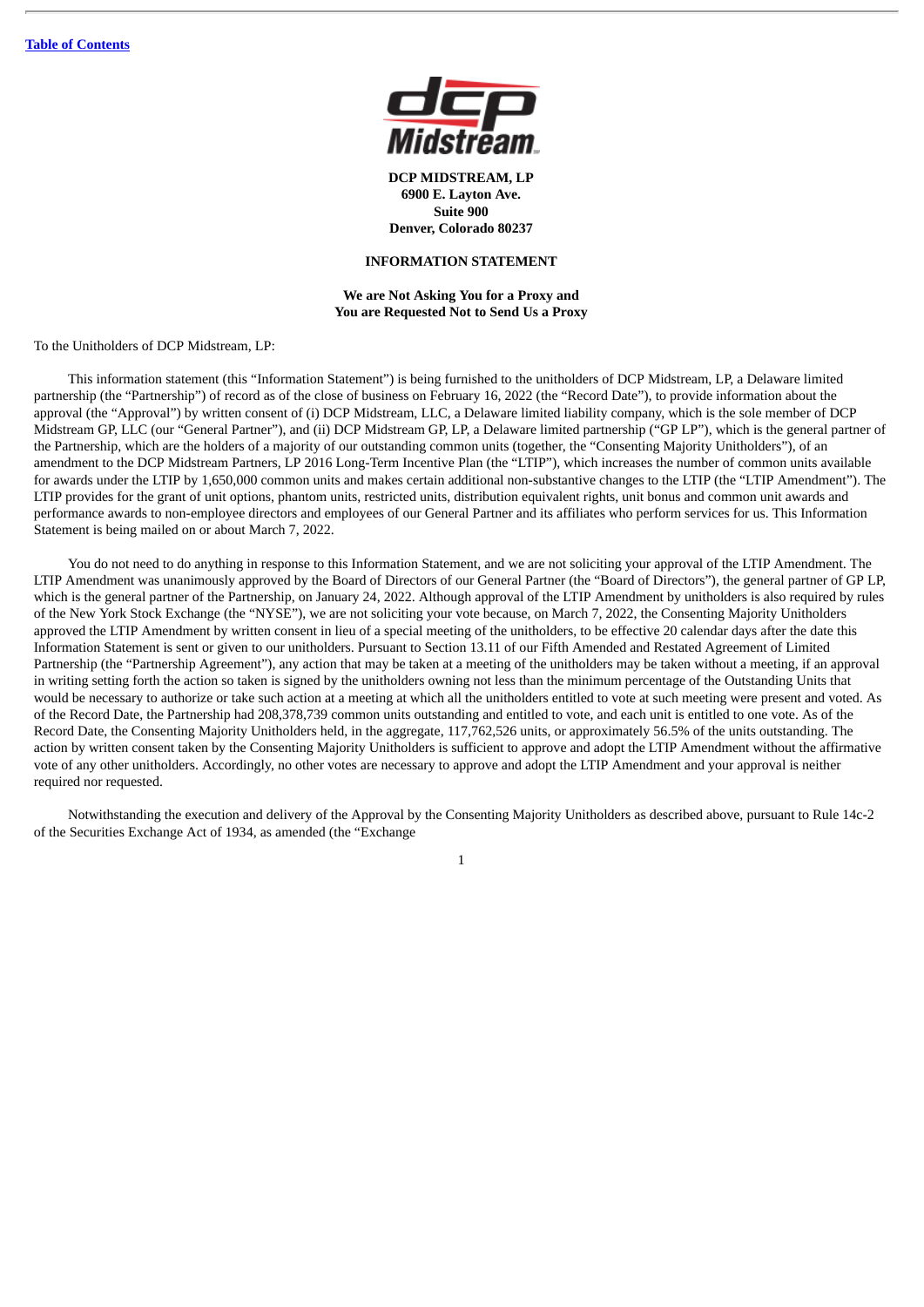Act"), the LTIP Amendment may not become effective until the date that is 20 calendar days after the date this Information Statement is sent or given to our unitholders. This Information Statement is dated and is first being mailed to our unitholders on or about March 7, 2022. Therefore, the earliest possible date on which the LTIP Amendment can become effective is March 27, 2022. A copy of the LTIP Amendment is attached to this Information Statement as Annex A. Please read this Information Statement carefully and in its entirety as it contains important information.

Throughout this Information Statement, when we use the terms "Partnership," "we," "us," "our," or "DCP," we are referring either to DCP Midstream, LP, itself, or to DCP Midstream, LP and its operating subsidiaries, collectively, as the context requires. References in this Information Statement to "units" refer to the common units representing limited partnership interests of the Partnership. References in this Information Statement to "unitholders" refer to the owners of units. References in this Information Statement to "GP LP" refer to DCP Midstream GP, LP and references to our "General Partner" refer to DCP Midstream GP, LLC, the general partner of GP LP.

This information statement is dated and is first being mailed to our unitholders on or about March 7, 2022.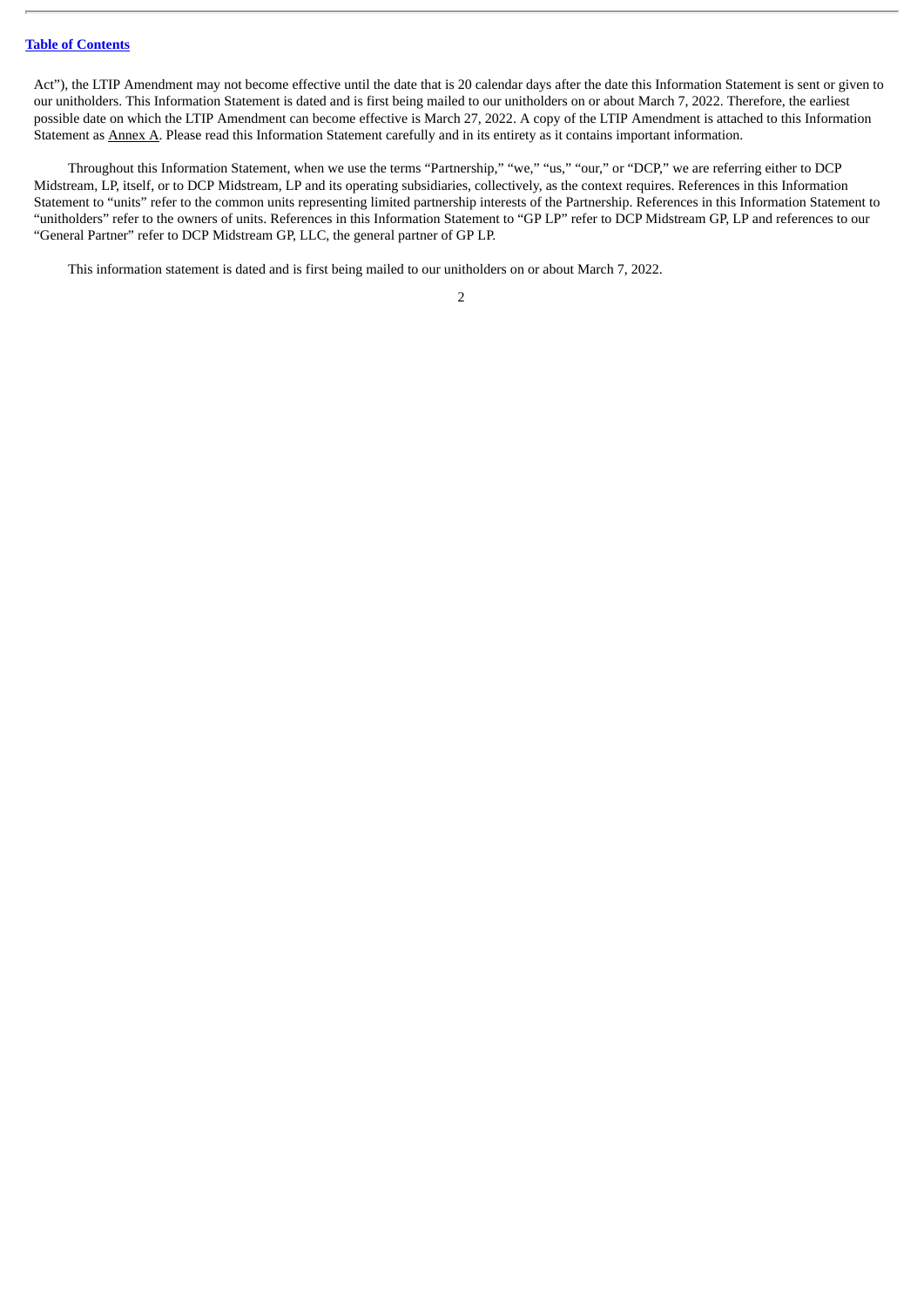#### **ADOPTION OF THE AMENDMENT TO THE LONG-TERM INCENTIVE PLAN**

<span id="page-5-0"></span>On January 24, 2022, the LTIP Amendment was unanimously approved by the Board, subject to the requisite unitholder approval as required by the rules of the NYSE. The LTIP provides for the grant of unit options, phantom units, restricted units, distribution equivalent rights, unit bonus and common unit awards and performance awards to non-employee directors and employees of our General Partner and its affiliates who perform services for us. This Information Statement is being mailed on or about March 7, 2022. The LTIP Amendment will increase the number of units authorized for issuance by 1,650,000 units, from 900,000 units to 2,550,000 units and make certain other non-substantive changes to the LTIP. The LTIP Amendment was approved by the Consenting Majority Unitholders on March 7, 2022. Notwithstanding the execution and delivery of the written consent by the Consenting Majority Unitholders, pursuant to Rule 14c-2 of the Exchange Act, the LTIP Amendment will not become effective until the date that is 20 calendar days after the date this Information Statement is first sent or given to our unitholders, which we expect to occur on or around March 7, 2022. Therefore, the earliest possible date on which the LTIP Amendment can become effective is March 27, 2022. Following such effectiveness, we intend to file a registration statement pursuant to the Securities Act of 1933, as amended (the "Securities Act"), on Form S-8 to register the additional units authorized to be granted under the LTIP following the LTIP Amendment.

# **Description of the LTIP**

The description of the LTIP set forth below is a summary of the material features of the LTIP. This summary, however, does not purport to be a complete description of all the provisions of the LTIP. The summary is qualified in its entirety by reference to the LTIP and the LTIP Amendment, a copy of which is attached hereto as  $\frac{\text{Annex A}}{\text{Annex A}}$  and incorporated herein by reference.

The purpose of the LTIP is to promote the interests of the Partnership, our General Partner and their affiliates by providing incentive compensation awards. The LTIP is also intended to enhance the ability of the Partnership, our General Partner and their affiliates to attract and retain the services of individuals, including non-employee directors, who are essential for the growth and profitability of the Partnership and to encourage those individuals to devote their best efforts to advancing the business of the Partnership.

# **Units Subject to the LTIP**

Following the effectiveness of the LTIP Amendment, the maximum number of units that may be delivered with respect to awards under the LTIP will be 2,550,000 units or approximately 1.2% of our total units outstanding as of the Record Date.

The units to be delivered under the LTIP may be units acquired in the open market, from any affiliate, the Partnership and/or from any other person or any combination of the foregoing. To the extent that an award is forfeited, cancelled, exercised, withheld to satisfy tax withholding obligations or otherwise terminates or expires without the actual delivery of units, the units subject to the award may be used again with respect to new awards granted under the LTIP.

#### **Administration**

The LTIP will generally be administered by the compensation committee (the "Committee") of the board of directors of DCP Midstream, LLC, the owner of our General Partner.

The Committee has full authority, subject to the terms of the LTIP, to establish, amend, suspend, or waive such rules and regulations and appoint such agents as it shall deem appropriate for the proper administration of the LTIP, to designate participants under the LTIP, to determine the number of units to be covered by awards, to determine the type or types of awards to be granted to a participant, to determine the terms and conditions of any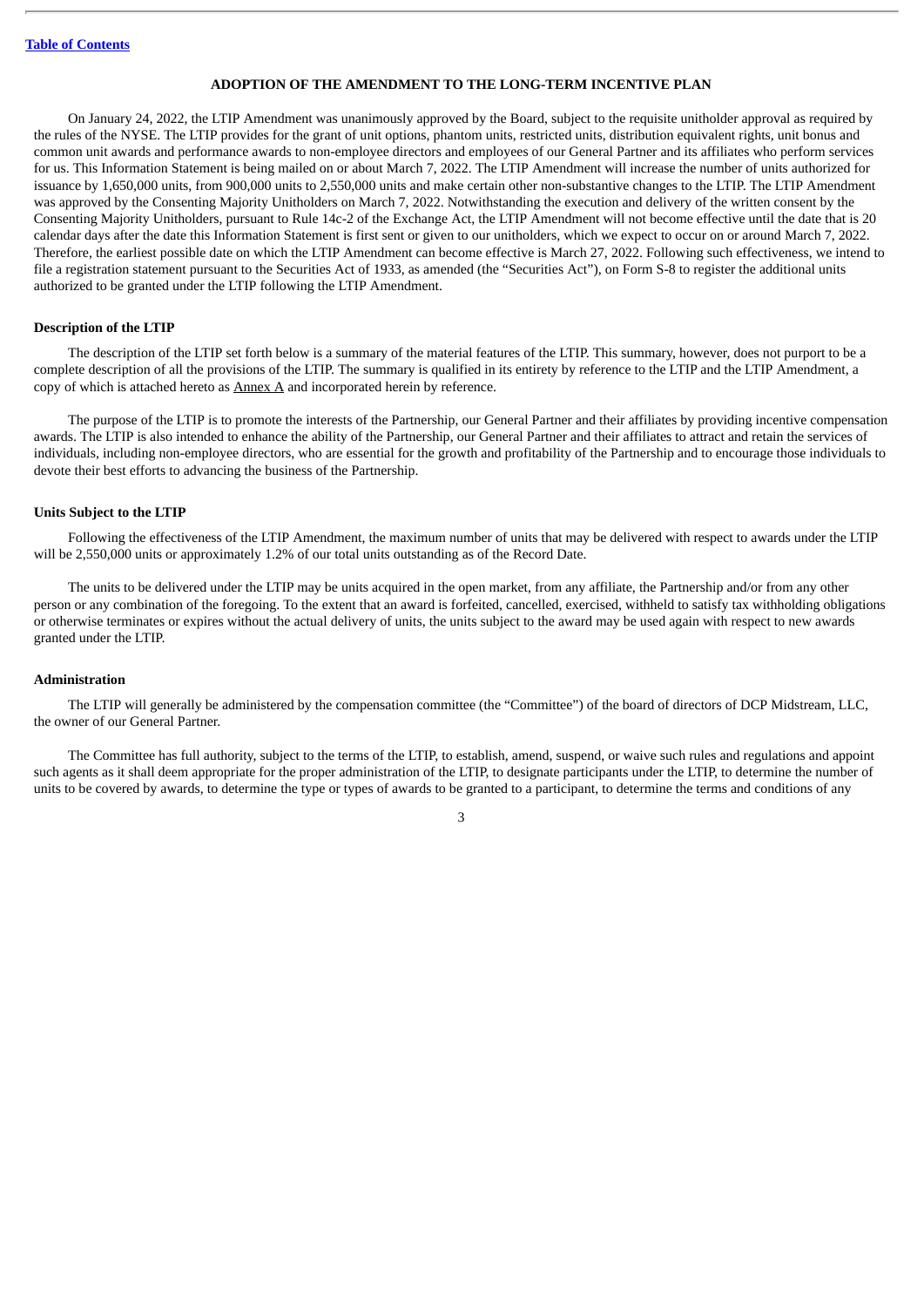award, determine whether, and to what extent, and under what circumstances awards may be settled, exercised, cancelled, or forfeited, and make other determinations and take other actions that it deems necessary or desirable for the administration of the LTIP.

#### **Eligibility**

All non-employee directors of our General Partner and employees of our General Partner and its affiliates who perform services for us are eligible to be selected to participate in the LTIP. The selection of which eligible individuals will receive awards is within the sole discretion of the Committee. Notwithstanding the foregoing, the Committee may only award unit options to employees or directors to whom the Partnership would be an "eligible issuer of service recipient stock" as defined under the applicable regulations of Section 409A of the Internal Revenue Code of 1986, as amended (the "Code").

#### **Term of the LTIP**

The term of the LTIP will expire on the earlier of (1) the date it is terminated by our Board, and (2) the date that all units available under the LTIP have been paid or issued to participants.

#### **Awards under the LTIP**

Unit Options. Unit options represent the right to purchase a number of units at a specified exercise price. Unit options may be granted to such eligible individuals and with such terms as the Committee may determine, consistent with the terms of the LTIP; however, the exercise price of a unit option generally must be equal to or greater than the fair market value of a unit on the date of grant.

Phantom Units. A phantom unit is a notional unit that entitles the participant to receive a unit upon the vesting of the phantom unit or, in the discretion of the Committee, cash equal to the settlement value of a phantom unit. The Committee may make grants of phantom units under the LTIP that contain such terms, consistent with the LTIP, as the Committee may determine are appropriate, including the period over which phantom units will vest. The Committee may, in its discretion, base vesting on the participant's completion of a period of service or upon the achievement of specified performance criteria or as otherwise set forth in an award agreement. Phantom units will be paid as soon as reasonably practicable upon their vesting and in no event later than 2-1/2 months after the end of the calendar year in which the award vests, unless otherwise provided in the award agreement in compliance with Section 409A of the Code.

Restricted Units. A restricted unit is a unit that is subject to forfeiture while it remains unvested. Upon vesting, the forfeiture restrictions lapse and the participant holds a unit that is not subject to forfeiture. The Committee may make grants of restricted units under the LTIP that contain such terms, consistent with the LTIP, as the Committee may determine are appropriate, including the period over which restricted units will vest. The Committee may, in its discretion, base vesting on the participant's completion of a period of service or upon the achievement of specified performance criteria or as otherwise set forth in an award agreement. Distributions made by us with respect to awards of restricted units may be subject to the same vesting requirements as the restricted units; they will otherwise be paid without restriction.

Distribution Equivalent Rights. The Committee has the authority to grant distribution equivalent rights ("DERs"), whether in tandem or as separate awards under the LTIP. DERs entitle the participant to receive an amount in cash, units or phantom units equal to the amount of any cash distributions made by us during the applicable period. The Committee has the authority to determine whether the DERs are paid directly to the Participant, credited to a bookkeeping account (with or without interest in the discretion of the Committee), subject to the same vesting restrictions and payment provisions, and such other provisions or restrictions as determined by the Committee in its discretion and as provided in the award agreement.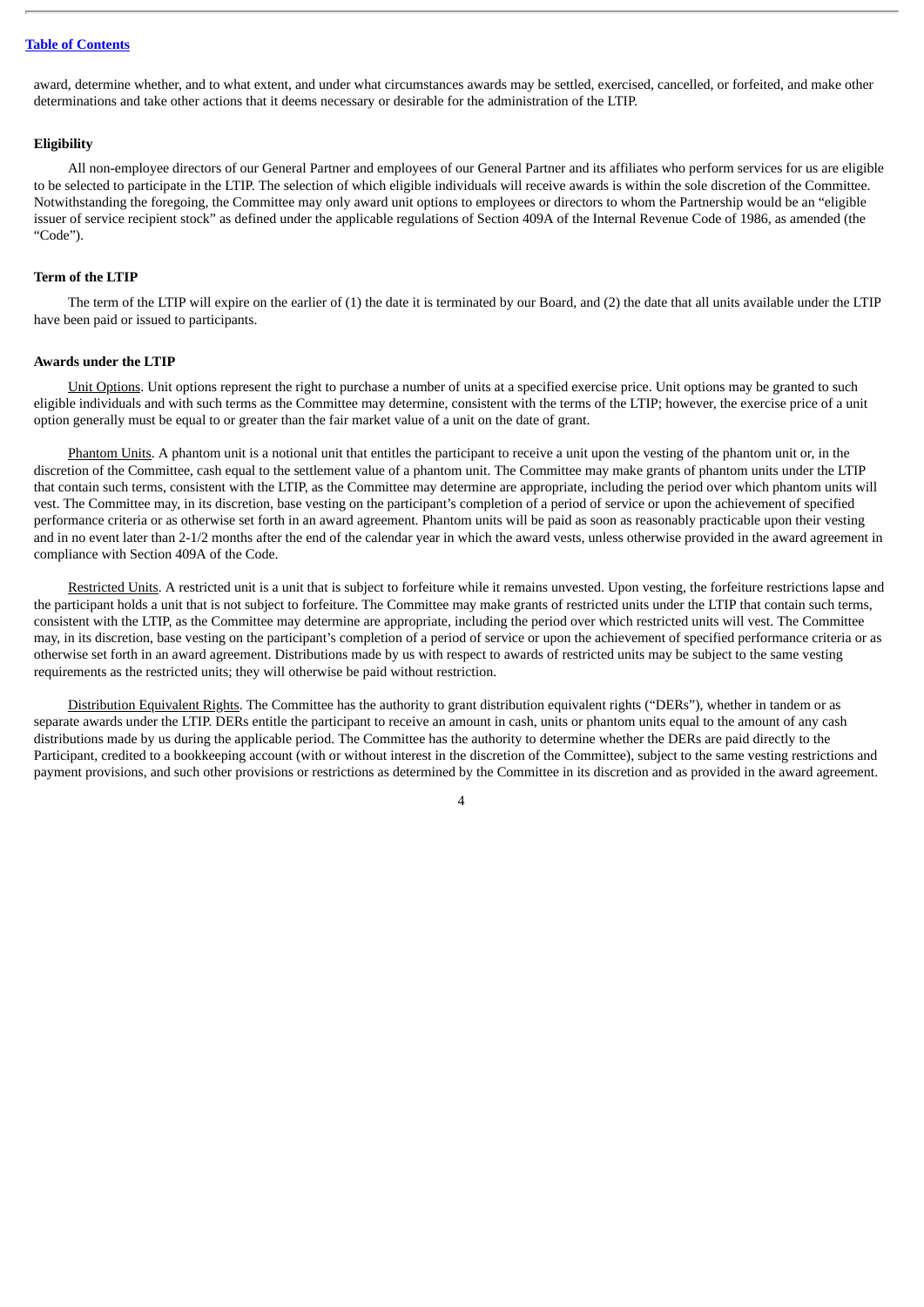Unit Bonus and Common Unit Awards. A unit bonus and common unit award are awards of units that are fully vested upon grant and are not subject to forfeiture. A unit bonus and common unit award may be paid in addition to, or in lieu of, cash or other compensation that would otherwise be payable to a participant. A unit bonus and common unit award may be wholly discretionary in amount or it may be paid with respect to a bonus or other incentive compensation award, the amount of which is determined based on the achievement of performance criteria or other factors.

Performance Awards. The LTIP also permits the grant of performance awards, which are awards of units that are granted upon the satisfaction of pre-established performance criteria determined by the Committee. The vesting of a performance award may be based on the satisfaction of performance criteria or other measures, as determined by the Committee.

# **Adjustments**

In the event of any distribution (whether in the form of cash, units, other securities, or other property), recapitalization, split, reverse split, reorganization, merger, consolidation, split-up, spin-off, combination, repurchase, or exchange of units or other securities of the Partnership, issuance of warrants or other rights to purchase units or other securities of the Partnership, or other similar transaction or event, the Committee shall, in such manner as it deems equitable, adjust the number and type of units (or other securities or property) with respect to which awards may be granted; provided, however, that the number of units available under the LTIP shall (i) in the event of an increase in the number of units outstanding, be proportionately increased and the exercise price or fair market value of the awards awarded shall be proportionately reduced and (ii) in the event of a reduction in the number of units outstanding, be proportionately reduced, and the exercise price or fair market value of the awards shall be proportionately increased; provided, however that no adjustment shall be made that results in the imposition of federal income tax and penalties under Section 409A of the Code.

#### **Miscellaneous**

#### *Amendment and Termination*

The Board may amend, alter, suspend, discontinue or terminate the LTIP at any time; provided, however, that unitholder approval will be obtained for any amendment to the LTIP to the extent necessary to comply with any applicable securities exchange rule. The Committee may also amend any outstanding award made under the LTIP; provided that no change in any outstanding award may be made unless it is not adverse to the participant to whom the award was granted, is consented to by the participant and does not cause the award to not comply with Section 409A of the Code (unless otherwise determined by the Committee).

#### *Transferability*

Unless otherwise provided by the Committee, awards under the LTIP are generally only transferable by the participant's will or the laws of descent and distribution. To the extent specifically provided by the Committee, a unit option award may be transferred to immediate family members or family trusts or limited partnerships without consideration on such terms and conditions as the Committee from time to time establishes.

## *Tax Withholding*

A participant must satisfy any applicable federal, state, local or foreign tax withholding obligations that arise due to an award made under the LTIP, and the Committee will not be required to issue any units or make any payment until the participant satisfies those obligations in a manner satisfactory to us. The Committee may permit tax withholding obligations to be satisfied by having the Partnership withhold a portion of the units that would otherwise be issued to the participant under an award or by allowing the participant to surrender previously acquired units.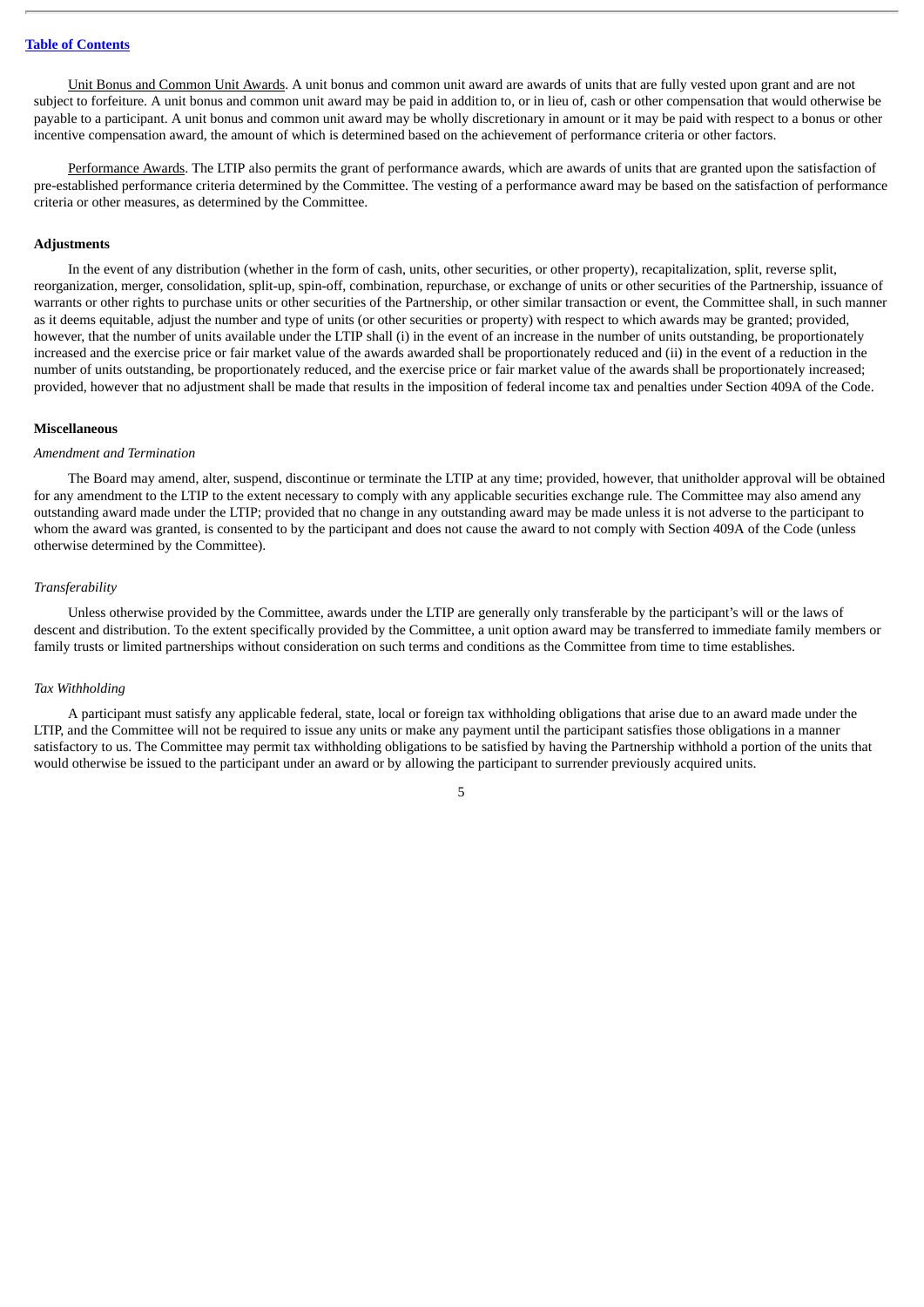#### Change of Control or Changes in Laws, Regulations, or Accounting Principles Affecting Financial Statements or other Adjustment Events

Unless otherwise provided within an applicable award agreement, upon a "change of control" (as defined in the LTIP) or in connection a change in applicable laws, regulations, accounting principles affecting financial statements of the partnership, or other adjustment events as previously described, the Committee may, without the consent of any participant, make appropriate adjustments in outstanding awards, including but not limited to (i) providing for the termination and cash out of awards, (ii) providing that awards will be assumed by, or substituted for awards covering securities of, a successor company, (iii) adjusting the number and kind of awards or covered securities, terms or conditions thereof and the applicable vesting or performance criteria, (iv) provide that the award shall be exercisable or payable, or (v) provide that the award shall terminate and no longer be exercisable after such event.

# *Clawback Policy*

The LTIP contains a clawback provision that provides that awards under the LTIP that are subject to any applicable law, government regulation or stock exchange listing requirement (or any policy adopted by the Partnership pursuant to any such law, regulation or listing requirement) that require the recovery of such awards, will be subject to such deductions and clawback.

#### **United States Federal Income Tax Consequences**

The following discussion is for general information only and is intended to summarize the United States federal tax consequences to participants arising from participation in the LTIP. This description is based on current law, which is subject to change (possibly retroactively). The tax treatment of participants in the LTIP may vary depending on the circumstances and may, therefore, be subject to special rules not discussed below. No attempt has been made to discuss any potential foreign, state, or local tax consequences. In addition, unit options or unit appreciation rights that provide for a "deferral of compensation" within the meaning of Section 409A of the Code, phantom units, and certain other awards that may be granted pursuant to the LTIP could be subject to additional taxes unless they are designed to comply with certain restrictions set forth in Section 409A of the Code and the guidance promulgated thereunder.

# *Unit Options*

The following discussion is for the tax consequences for nonqualified options, since the Committee does not intend to issue incentive unit options. Participants will not realize taxable income upon the grant of a unit option. Upon the exercise or, if later, the settlement of a unit option, the participant will recognize ordinary compensation income in an amount equal to the excess of (i) the amount of cash or the fair market value of the units received over (ii) the exercise price (if any) paid therefor. A participant will generally have a tax basis in any units received pursuant to the exercise of a unit appreciation right, or pursuant to the cash exercise of a unit option, that equals the fair market value of the units on the date of exercise. Subject to the discussion under "-Tax Code Limitations on Deductibility" below, we or one of our affiliates will be entitled to a deduction for federal income tax purposes that corresponds as to timing and amount with the compensation income recognized by a participant under the foregoing rules.

#### *Phantom Units*

A participant will not have taxable income at the time of a grant of an award in the form of a phantom unit, but rather, will generally recognize ordinary compensation income at the time he receives units or a cash payment in settlement of the phantom unit in an amount equal to the settlement value of the phantom units or cash payment received, whichever is applicable. In addition, the participant will be subject to ordinary income tax upon the payment of a distribution equivalent right.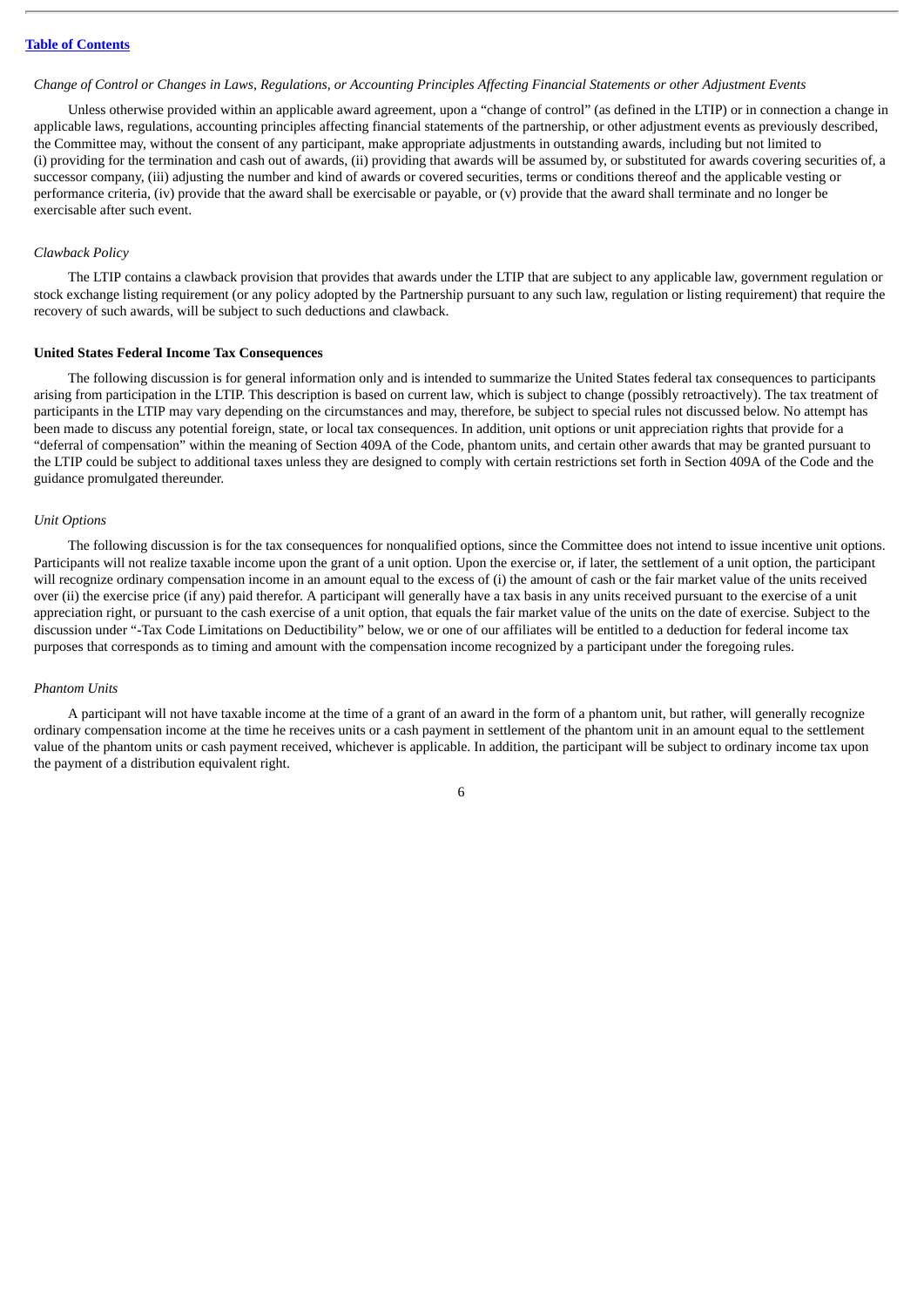## *Restricted Units and Other Awards*

In general, a participant will recognize ordinary compensation income as a result of the receipt of units pursuant to a restricted unit award or a unit award in an amount equal to the fair market value of the units when the units are received over the amount, if any, paid for such units, provided that if the units are not transferable or are subject to a substantial risk of forfeiture when received, the participant will recognize ordinary compensation income in an amount equal to such excess based on the fair market value of units (i) when the units first become transferable or are no longer subject to a substantial risk of forfeiture, in cases where a participant does not make a valid election under Section 83(b) of the Internal Revenue Code ("Section 83(b)") or (ii) when the units are received, in cases where a participant makes a valid election under Section 83(b).

# *Tax Withholding*

A participant who is an employee will be subject to withholding for federal, and generally for state and local, income taxes at the time he recognizes income under the rules described above with respect to units or cash received. Directors must make their own arrangements for satisfying any tax obligations they may incur in connection with the receipt of an award under the LTIP. Distributions that are received by a participant prior to the time that the units underlying an award are taxed to the participant under the rules described in the preceding paragraph are taxed as additional compensation, not as distributions on units. The tax basis in the units received by a participant will equal the amount recognized by him as compensation income under the rules described in the preceding paragraph plus the amount, if any, paid for the units, and the participant's capital gains holding period in those units will commence on the later of the date the units are received or the restrictions lapse (provided that, if a valid election under Section 83(b) is made with respect to restricted units, then the holding period in such units will begin on the date of receipt of the units). Subject to the discussion immediately below, we or one of our affiliates will be entitled to a deduction for federal income tax purposes that corresponds as to timing and amount with the compensation income recognized by a participant under the foregoing rules.

#### *Tax Code Limitations on Deductibility*

For the amounts described above to be deductible by us or one of our affiliates, the amounts must constitute reasonable compensation for services rendered or to be rendered and must be ordinary and necessary business expenses.

#### *Plan Benefits Table*

The awards, if any, that will be made to eligible persons under the LTIP are subject to the discretion of the Committee; therefore, we cannot currently determine the benefits or the number of common units subject to awards that may be granted in the future to non-employee directors and employees of our General Partner and its affiliates under the LTIP, as amended by the LTIP Amendment. Furthermore, because all awards under the LTIP are discretionary, it is not possible to determine which awards would have been granted during the prior fiscal year had the LTIP Amendment been in effect at that time. Therefore, the New Plan Benefits Table is not provided.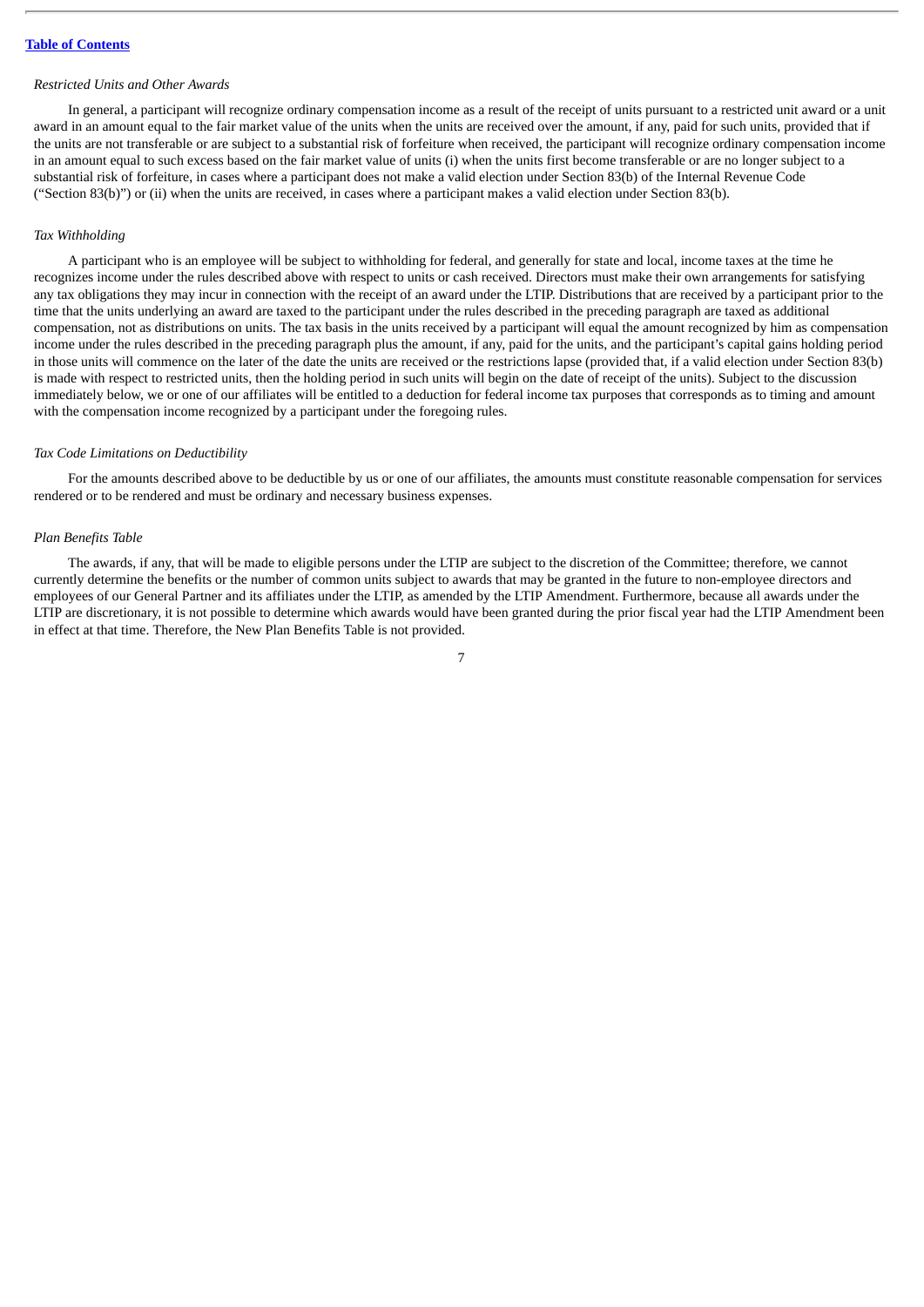#### *Securities Authorized for Issuance Under Equity Compensation Plans*

The following table sets forth information about our equity compensation plans as of December 31, 2021.

| <b>Plan Category</b>                              | Number of<br>securities to be<br>issued upon<br>exercise of<br>outstanding<br>options, warrants<br>and rights<br>(a) | Weighted-average<br>exercise price of<br>outstanding<br>options, warrants<br>and rights<br>(b) | <b>Number of securities</b><br>remaining available<br>for future issuance<br>under equity<br>compensation plans<br>(excluding securities<br>reflected in<br>column (a))<br>(c) |
|---------------------------------------------------|----------------------------------------------------------------------------------------------------------------------|------------------------------------------------------------------------------------------------|--------------------------------------------------------------------------------------------------------------------------------------------------------------------------------|
| Equity compensation plans approved by unitholders |                                                                                                                      |                                                                                                |                                                                                                                                                                                |
| $\left( 1\right)$                                 | 535,360                                                                                                              | \$                                                                                             | 286,396                                                                                                                                                                        |
| Equity compensation plans not approved by         |                                                                                                                      |                                                                                                |                                                                                                                                                                                |
| unitholders                                       |                                                                                                                      |                                                                                                |                                                                                                                                                                                |
| Total                                             | 535,360                                                                                                              |                                                                                                | 286,396                                                                                                                                                                        |
|                                                   |                                                                                                                      |                                                                                                |                                                                                                                                                                                |

1. This information relates to LTIP (prior to the LTIP Amendment), which was initially approved by unitholders at a special meeting on April 28, 2016.

On March 1, 2022, the last reported sale price of common units on the NYSE was \$33.10 per share.

#### **DISSENTERS' RIGHT OF APPRAISAL**

<span id="page-10-0"></span>Delaware law does not provide for dissenters' rights or similar rights of appraisal in connection with the action described in this Information Statement.

#### **VOTING SECURITIES AND PRINCIPAL HOLDERS THEREOF**

<span id="page-10-1"></span>As of February 16, 2022, there were a total of 208,378,739 common units issued and outstanding. Each unitholder is entitled to one vote for each unit held by such unitholder. As of February 16, 2022, the Consenting Majority Unitholders were the owners of 117,762,526 units, or approximately 56.5% of the units outstanding, representing a majority of the issued and outstanding units. The Consenting Majority Unitholders, as the holders of a majority of our outstanding units, have approved the LTIP Amendment as described above.

#### **Security Ownership of Certain Beneficial Owners and Management and Related Unitholder Matters**

The following table sets forth the beneficial ownership of our units held by:

- each person known by us to be the beneficial owner of more than 5% of our units as of February 16, 2022;
- each director of DCP Midstream GP, LLC:
- each named executive officer ("NEO") of DCP Midstream GP, LLC; and
- all directors and executive officers of DCP Midstream GP, LLC as a group.

The percentage of total common units beneficially owned is based on 208,378,739 outstanding common units and the percentage of Series A Preferred Units beneficially owned is based on 500,000 outstanding Series A Preferred Units as of February 16, 2022. None of the named beneficial owners set forth in the table below owns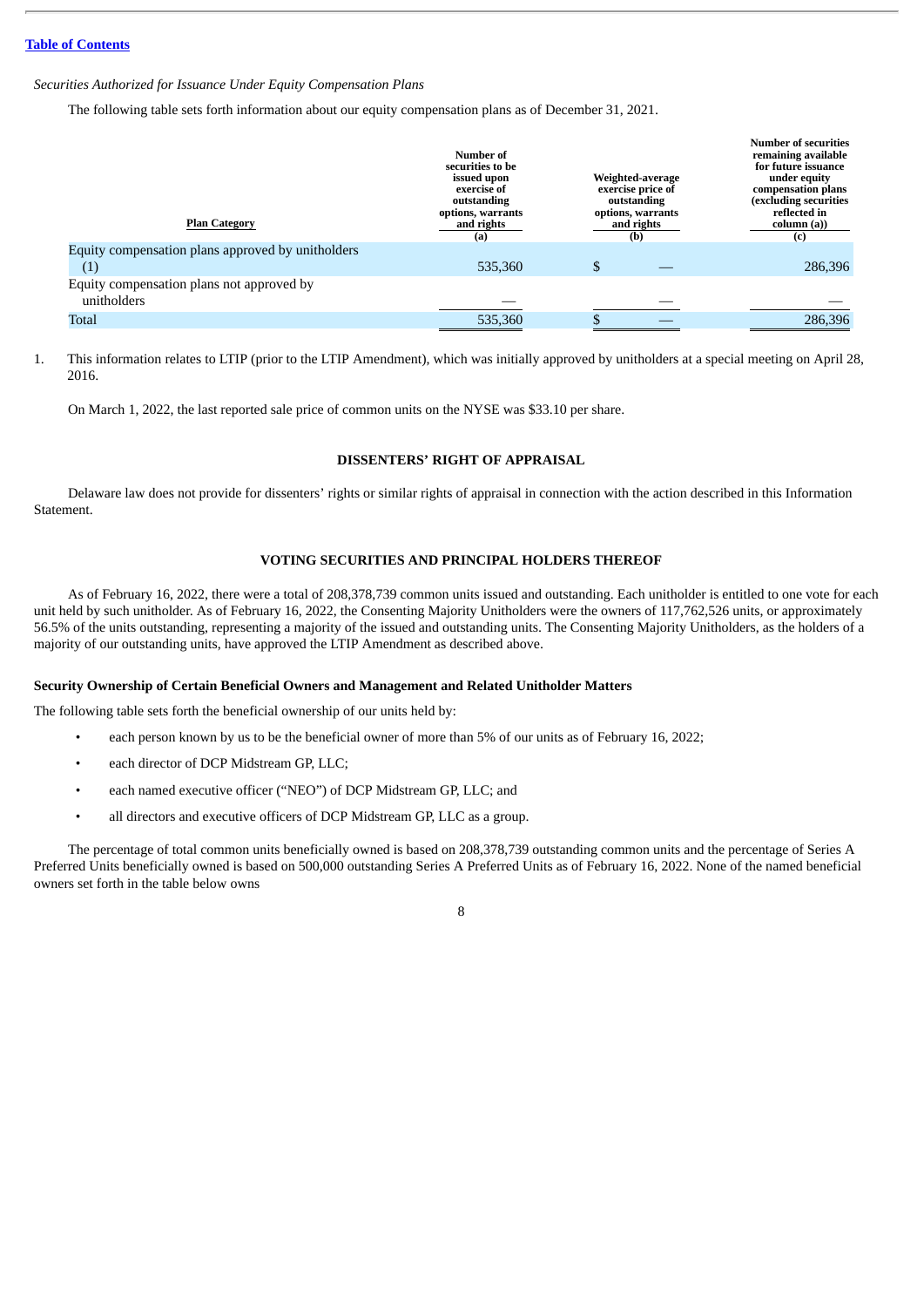any of the 6,450,000 outstanding Series B Preferred Units or any of the 4,400,000 outstanding Series C Preferred Units as of February 16, 2022.

| Name of Beneficial Owner (a)                         | Common<br><b>Units</b><br><b>Beneficially</b><br>Owned | Percentage of<br>Common<br><b>Units</b><br><b>Beneficially</b><br>Owned | <b>Series A</b><br>Preferred<br><b>Units</b><br><b>Beneficially</b><br>Owned | Percentage of<br><b>Series A</b><br><b>Preferred Units</b><br><b>Beneficially</b><br>Owned |
|------------------------------------------------------|--------------------------------------------------------|-------------------------------------------------------------------------|------------------------------------------------------------------------------|--------------------------------------------------------------------------------------------|
| DCP Midstream, LLC (b)                               | 117,762,526                                            | 56.5%                                                                   |                                                                              |                                                                                            |
| DCP Midstream GP, LP (c)                             | 66,887,618                                             | 32.1%                                                                   |                                                                              |                                                                                            |
| ALPS Advisors, Inc. (d)                              | 11,603,538                                             | 5.6%                                                                    |                                                                              |                                                                                            |
| Wouter T. van Kempen                                 | 67,040                                                 | $\ast$                                                                  | 750                                                                          | $\ast$                                                                                     |
| Sean P. O'Brien                                      | 16,500                                                 | $\ast$                                                                  |                                                                              |                                                                                            |
| Don A. Baldridge                                     | 20,689                                                 | $\ast$                                                                  | 50                                                                           | $\ast$                                                                                     |
| William L. Johnson                                   | 5,870                                                  | $\ast$                                                                  |                                                                              |                                                                                            |
| George R. Green                                      | 763                                                    | $\ast$                                                                  |                                                                              |                                                                                            |
| Allen C. Capps                                       |                                                        |                                                                         |                                                                              |                                                                                            |
| <b>Heather Crowder</b>                               |                                                        |                                                                         |                                                                              |                                                                                            |
| Fred J. Fowler                                       | 57,900                                                 | $\ast$                                                                  |                                                                              |                                                                                            |
| William F. Kimble                                    | 23,800                                                 | $\ast$                                                                  |                                                                              |                                                                                            |
| Brian Mandell                                        |                                                        |                                                                         |                                                                              |                                                                                            |
| Stephen J. Neyland                                   |                                                        |                                                                         |                                                                              |                                                                                            |
| <b>Bill W. Waycaster</b>                             | 23,800                                                 | $\ast$                                                                  |                                                                              |                                                                                            |
| All directors and executive officers as a group (12) |                                                        |                                                                         |                                                                              |                                                                                            |
| persons)                                             | 216,362                                                | $\ast$                                                                  | 800                                                                          | $\ast$                                                                                     |

Less than  $1\%$ .

(a) Unless otherwise indicated, the address for all beneficial owners in this table is 6900 E. Layton Ave, Suite 900, Denver, Colorado 80237.

(b) Includes 50,874,908 common units directly held by DCP Midstream, LLC; 597,455 common units held in a rabbi trust established in connection with DCP Midstream LLC's executive deferred compensation plan (the "Deferred Compensation Plan"), which common units were acquired by the Deferred Compensation Plan on the open market and are being held by the Deferred Compensation Plan for the sole purpose of funding the Deferred Compensation Plan's deferred compensation liabilities associated with certain investment elections made by participants to invest in phantom units that are economically equivalent to common units; and 66,887,618 common units directly held by DCP Midstream GP, LP. DCP Midstream, LLC is the sole member of DCP Midstream GP, LLC, which is the general partner of DCP Midstream GP, LP, and therefore may be deemed to indirectly beneficially own such securities, but disclaims beneficial ownership except to the extent of its pecuniary interest therein.

(c) DCP Midstream GP, LLC is the general partner of DCP Midstream GP, LP and therefore may be deemed to indirectly beneficially own such securities, but disclaims beneficial ownership except to the extent of its pecuniary interest therein.

(d) As reported on Schedule 13G/A filed with the SEC on February 3, 2022 by ALPS Advisors, Inc. and Alerian MLP ETF each with an address of 1290 Broadway, Suite 1000, Denver, Colorado 80203. The Schedule 13G/A reports that ALPS Advisors, Inc. ("AAI"), an investment adviser registered under the Investment Advisers Act of 1940, as amended, furnishes investment advice to investment companies registered under the Investment Company Act of 1940, as amended (collectively referred to as the "Funds"). In its role as investment advisor, AAI has voting and/or investment power over the registrant's common units that are owned by the Funds, and may be deemed to be the beneficial owner of such common units held by the Funds. Alerian MLP ETF is an investment company registered under the Investment Company Act of 1940 and is one of the Funds to which AAI provides investment advice. Alerian MLP ETF has shared voting and investment power over 11,603,538 common units. The common units reported herein are owned by the Funds and AAI disclaims beneficial ownership of such common units.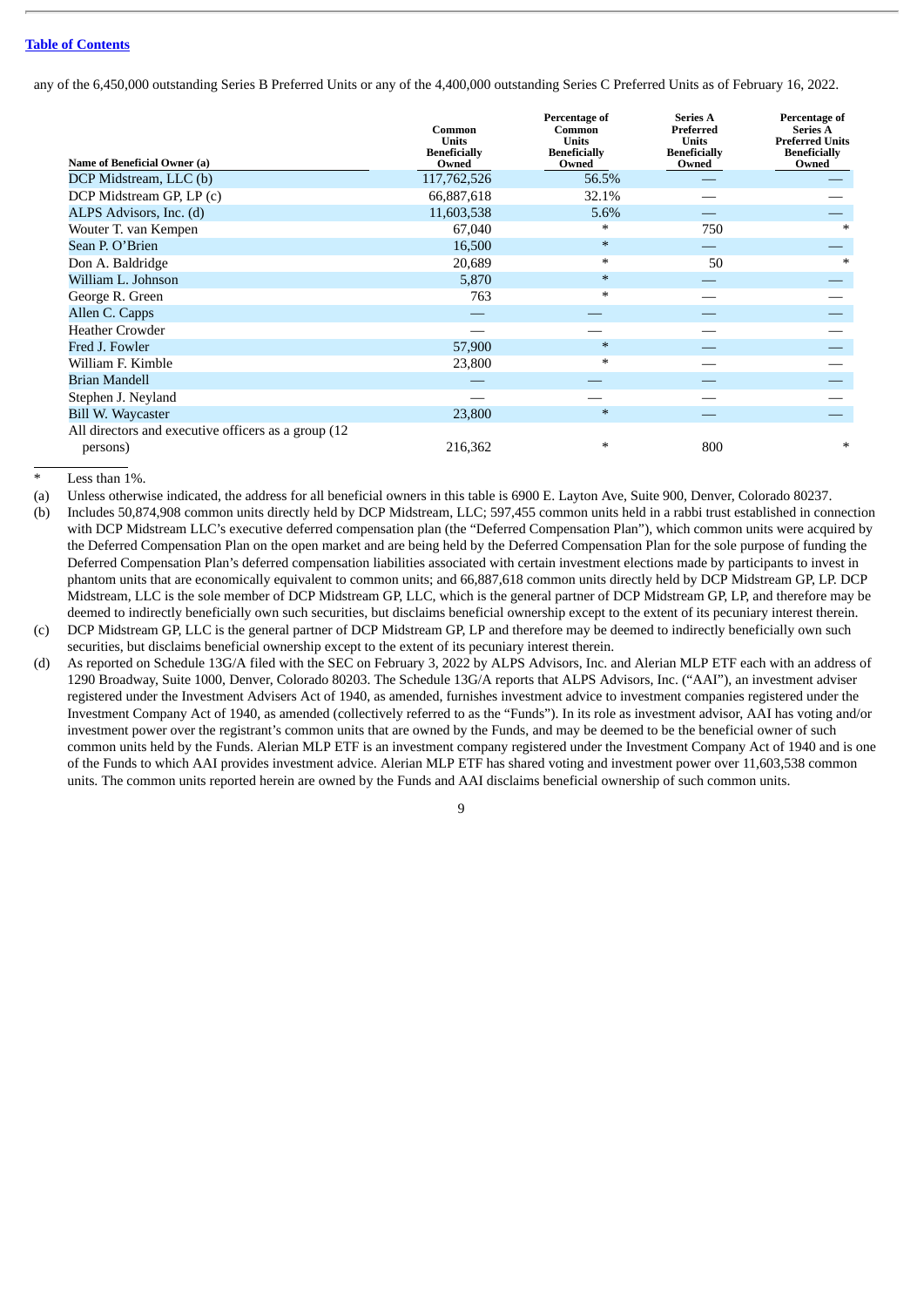# **COMPENSATION OF DIRECTORS AND EXECUTIVE OFFICERS**

#### <span id="page-12-0"></span>**Compensation Discussion and Analysis**

#### *General*

We were formed in 2005. Similar to other publicly traded partnerships, our operations are managed by our general partner, DCP Midstream GP, LP, which in turn is managed by its general partner, DCP Midstream GP, LLC, which we refer to as our General Partner. Our General Partner is 100% owned by DCP Midstream, LLC. When we refer herein to the board of directors, we are referring to the board of directors of our General Partner. Additionally, when we refer herein to the compensation committee, we are referring to the compensation committee of the board of directors of DCP Midstream, LLC, comprised of Chairman Greg C. Garland, Chairman and CEO of Phillips 66 and Al Monaco, President and CEO of Enbridge Inc.

We have entered into the Services Agreement with DCP Midstream, LLC pursuant to which, among other matters, DCP Services, LLC makes available its employees who manage and operate our assets and serve as the executive officers, including the named executive officers, or NEOs, of our General Partner. For the year ended December 31, 2021, the NEOs of our General Partner were Wouter T. van Kempen, Chairman of the Board, President, and Chief Executive Officer (Principal Executive Officer); Sean P. O'Brien, Group Vice President and Chief Financial Officer (Principal Financial Officer); Don A. Baldridge, President, Operations; William L. Johnson, President, Operations, who was appointed to the position vacated by the October 30, 2021 departure of Corey D. Walker, former President, Operations; and George R. Green, Group Vice President and General Counsel.

The General Partner has not entered into employment agreements with any of the NEOs. The NEOs do not receive any separate compensation from us for their services to our business or as executive officers of our General Partner. We pay DCP Midstream, LLC the full cost for the compensation of our NEOs. The compensation committee has the ultimate decision-making authority with respect to the compensation that DCP Midstream, LLC pays to the NEOs.

#### *Compensation Decisions*

All compensation decisions concerning the executive officers dedicated to our operations and management are made by the compensation committee. The compensation committee's responsibilities on compensation matters include the following:

- annually review the Partnership's goals and objectives relevant to compensation of the NEOs;
- annually evaluate the NEO's performance in light of the Partnership's goals and objectives, and approve the compensation levels for the  $N_{\rm EOS}$
- periodically evaluate the terms and administration of short-term and long-term incentive plans to assure that they are structured and administered in a manner consistent with the Partnership's goals and objectives;
- retain and terminate any compensation consultant to assist in the evaluation of compensation for NEOs and for directors who are not officers or employees of the General Partner or its affiliates, or our non-employee directors; and
- periodically review the compensation of our non-employee directors.

#### *Compensation Philosophy*

The Partnership's compensation program is structured to provide the following benefits:

• attract, retain and reward talented executive officers by providing compensation competitive with that of other executive officers in our industry;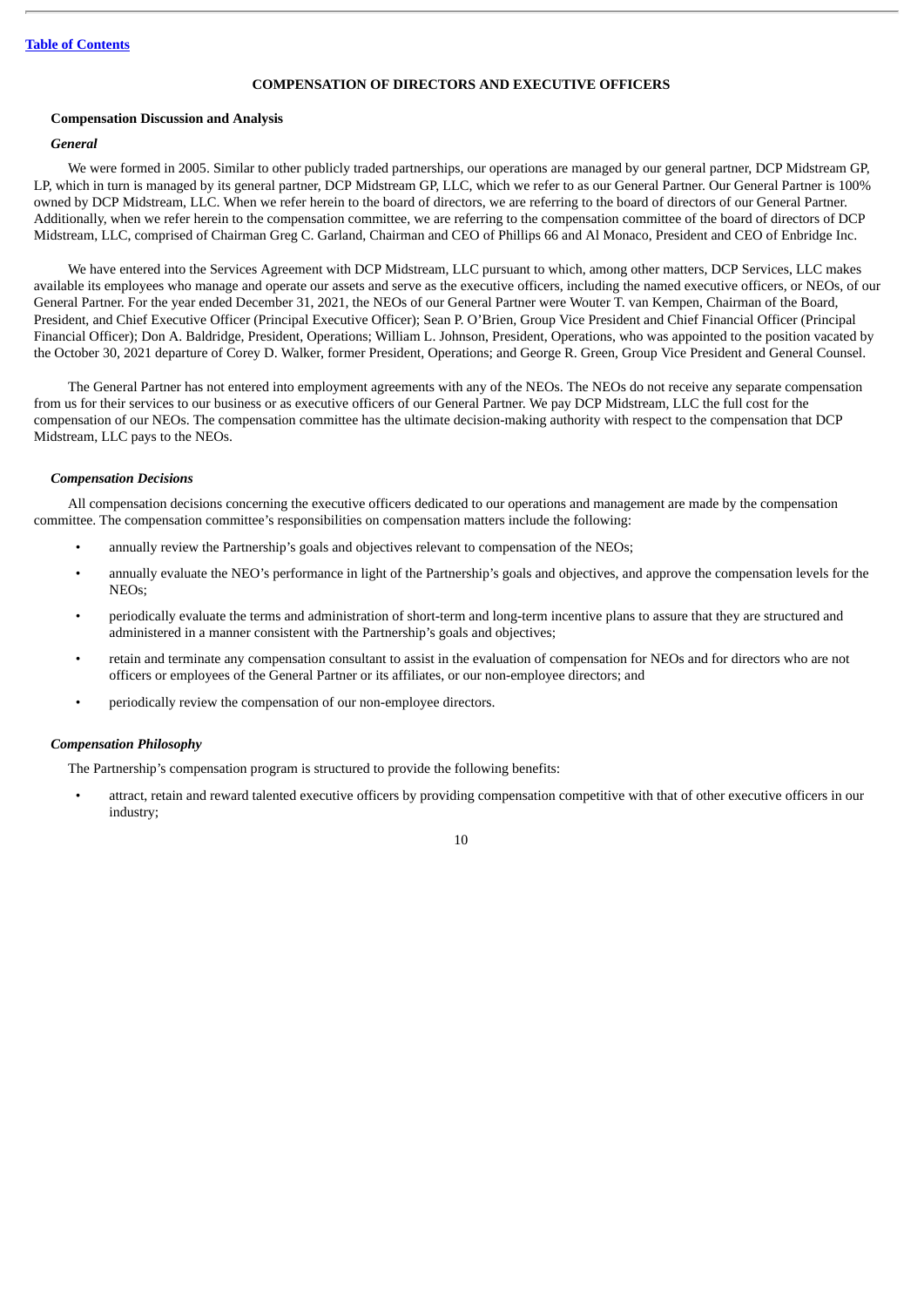- motivate executive officers to achieve strong financial and operational performance;
- emphasize performance-based compensation, balancing short-term and long-term results; and
- reward individual performance.

# *Methodology - Advisors and Peer Companies*

The compensation committee reviews data from market surveys provided by independent consultants to assess our competitive position with respect to base salary, annual short-term incentives and long-term incentive compensation for our NEOs as well as the compensation package for our non-employee directors. With respect to NEO compensation, the compensation committee also considers individual performance, levels of responsibility, skills and experience. Management, on behalf of the compensation committee, generally engages the services of Mercer, a compensation consultant, to conduct a study to assist us in establishing overall compensation packages for the NEOs. We consider Mercer to be independent of the Partnership and therefore, the work performed by Mercer does not create a conflict of interest. The Mercer study is based on compensation for a group of peer companies with similar operations obtained from public documents as well as multiple survey sources, including the current Mercer Benchmark Database and the Mercer Total Compensation Survey for the Energy Sector. The Mercer study is comprised of the following peer companies:

| <b>MPLX LP</b>                 |
|--------------------------------|
| NuStar Energy L.P.             |
| ONEOK, Inc.                    |
| Targa Resources Corp.          |
| Western Midstream Partners, LP |
|                                |

Studies such as this generally include only the most highly compensated officers of each company, which correlates with the NEOs. The results of the Mercer study as well as other factors such as targeted performance objectives serve as a benchmark for establishing total annual direct compensation packages for the NEOs. Peer data from the Mercer study and the data point that represents the 50th percentile of the market in the surveys are used.

# *Components of Compensation*

The total annual direct compensation program for the NEOs consists of three components: (1) base salary; (2) a short-term cash incentive, or STI, which is based on a percentage of annual base salary; and (3) a long-term incentive consisting of a grant of performance units and phantom units, which are based on a percentage of annual base salary. In February 2020, the compensation committee approved the following base salary, short-term incentive targets, and long-term incentive targets for our NEOs, except for Messrs. Johnson and Green, who were not NEOs prior to the most recently completed fiscal year, that were to be effective March 23, 2020 as shown in our Annual Report on Form 10-K for the fiscal year ended 2020. However, in response to the COVID-19 pandemic and the global demand destruction that impacted our industry, we implemented various cost reductions including voluntary reductions of base salary adjustments, which were eventually reinstated on February 18, 2021 as follows:

|                                                         | Base          | <b>Short-Term</b><br>Incentive | Long-Term<br>Incentive |              |
|---------------------------------------------------------|---------------|--------------------------------|------------------------|--------------|
| <b>Name and Principal Position</b>                      | <b>Salary</b> | Target                         | <b>Target</b>          | <b>Total</b> |
| Wouter T. van Kempen, Chairman, President & CEO         | \$730,000     | 100%                           | 375%                   | \$4,197,500  |
| Sean P. O'Brien, Group Vice President & Chief Financial |               |                                |                        |              |
| Officer                                                 | \$473.530     | 75%                            | 245%                   | \$1,988,826  |
| Don A. Baldridge, President, Operations                 | \$425,000     | 75%                            | 250%                   | \$1,806,250  |
| Corey D. Walker, Former President, Operations           | \$425,000     | 75%                            | 250%                   | \$1,806,250  |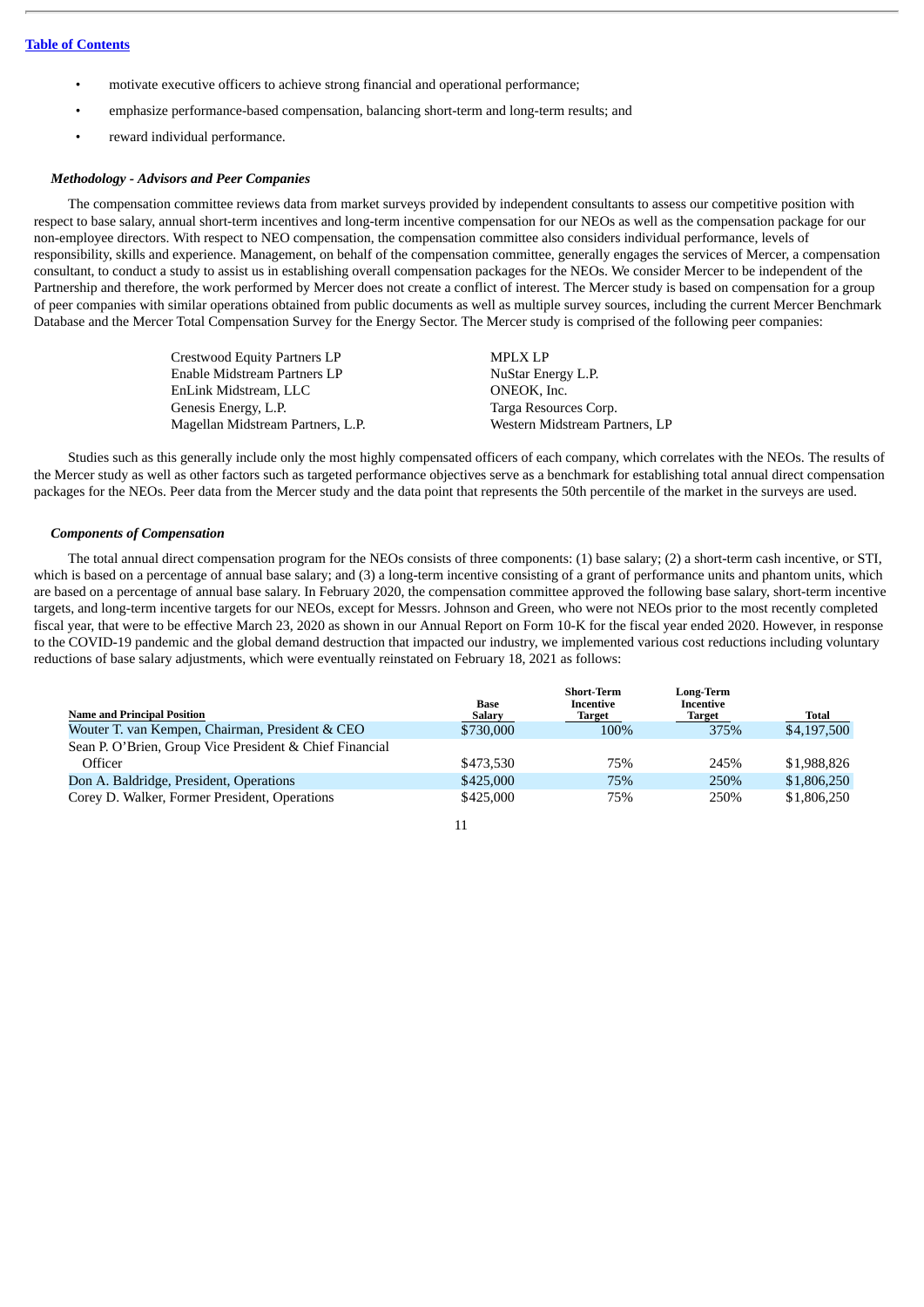In October, all of the NEOs received a 2.5% merit increase to base salary, except for Mr. Green, who received a market-based adjustment effective in August 2021 to his total compensation as shown below. In November 2021, the Compensation Committee established the compensation set forth below for Mr. Johnson in connection with his appointment as President, Operations.

|                    |               | <b>Short-Term</b> | Long-Term     |              |
|--------------------|---------------|-------------------|---------------|--------------|
|                    | Base          | Incentive         | Incentive     |              |
| <b>Name</b>        | <b>Salary</b> | <b>Target</b>     | <b>Target</b> | <b>Total</b> |
| William L. Johnson | \$425,000     | 70%               | 190%          | \$1,530,000  |
| George R. Green    | \$400.000     | 60%               | 120%          | \$1,120,000  |

In allocating compensation among base salary, short-term incentives and long-term incentives we believe a significant portion of the compensation of the NEOs should be performance-based since these individuals have a greater opportunity to influence our performance. In making this allocation, we have relied in part on the Mercer study and considered each component of compensation as described below.

*Base Salary* - Base salaries for NEOs are determined based upon individual performance, levels of responsibility, skills and experience, and comparisons to the salaries of individuals in similar positions obtained from the Mercer study. The goal of the base salary component is to compensate NEOs at a level that approximates the median salaries of individuals in comparable positions at comparably sized companies in our industry.

The base salaries for NEOs are generally reevaluated annually as part of our performance review process, or when there is a change in the level of job responsibility. The compensation committee annually considers and approves a merit increase in base salary based upon the results of this performance review process. Merit increases are based on industry trends and a review of individual performance in certain categories, such as business values, environmental, health & safety performance, leadership, financial results, project results, attitude, ability and knowledge.

*Short-Term Cash Incentive* - Under the STI plan, annual cash incentives are provided to executives to promote the achievement of our performance objectives. Target incentive opportunities for executives under the STI plan are established as a percentage of base salary. Incentive amounts are intended to provide total cash compensation at the market median for executive officers in comparable positions when target performance is achieved, below the market median when performance is less than target and above the market median when performance exceeds target. The Mercer study is used to determine the competitiveness of the incentive opportunity for comparable positions. STI payments generally occur in March of each year for the prior fiscal year's performance.

The 2021 STI objectives were initially designed and proposed by our Chairman of the Board, President, and CEO and subsequently approved by the compensation committee. All STI objectives are tied to the performance of the Partnership and are subject to change each year based on annual strategic priorities and goals. The 2021 objectives comprising the total STI opportunity for the NEOs are described below.

# *Financial objectives (60% of total STI):*

- *Distributable Cash Flow.* An objective intended to capture the annual amount of cash that is available for the quarterly distributions to our unitholders. For this objective, we established a range of performance from a minimum of \$710 million to a maximum of \$850 million.
- *Constant Price Cash Generation.* An objective intended to capture the cash generated from operations for the Partnership excluding the effect of commodity prices. For this objective, we established a range of performance from a minimum of \$1,080 million to a maximum of \$1,180 million.
- *Cost.* An objective intended to capture the ongoing operating and general and administrative costs of the Partnership. For this objective, we established a range of performance from a minimum of \$910 million to a maximum of \$855 million.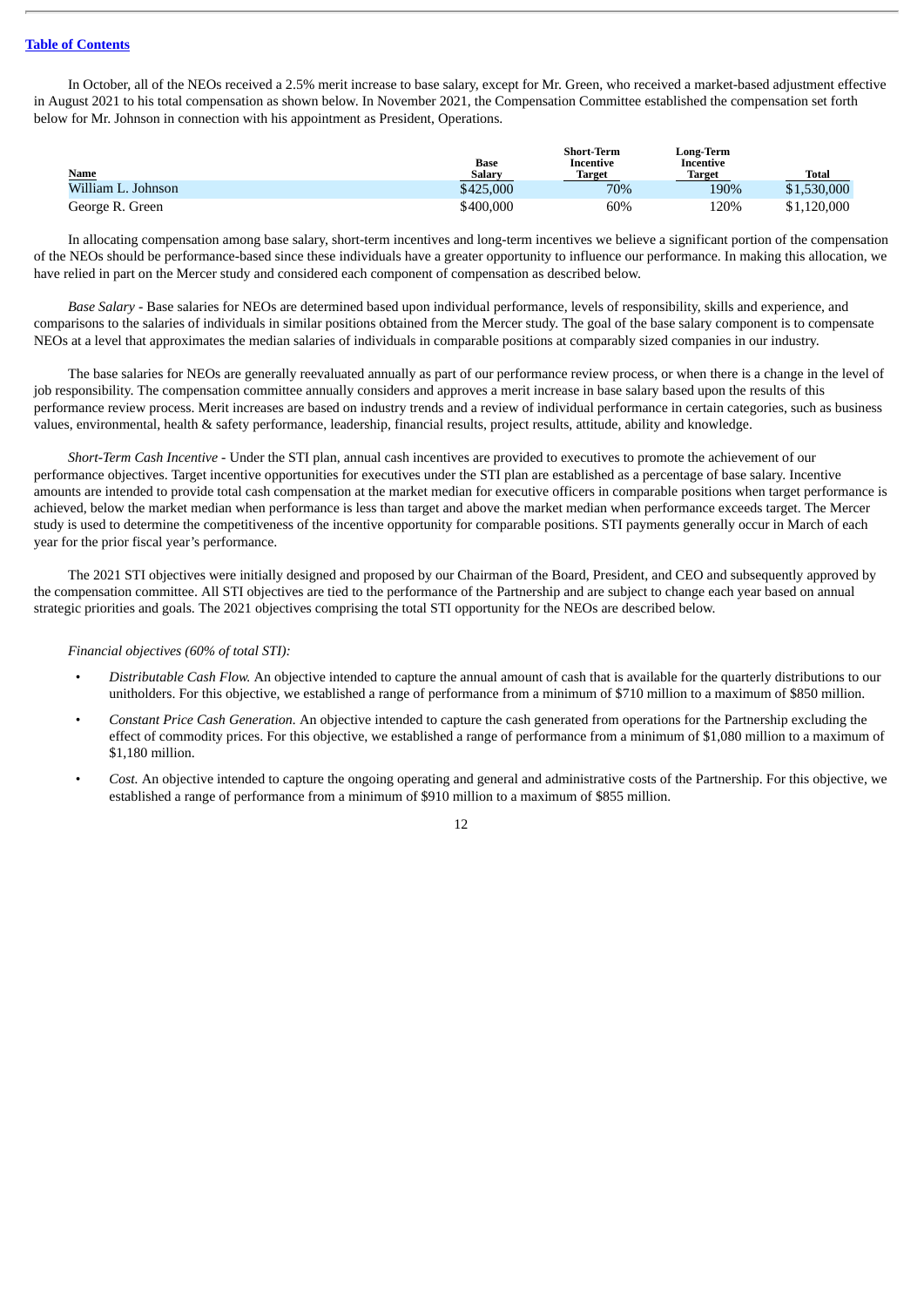# *Operational Excellence objectives (20% of total STI):*

- *Operations/ICC.* An objective intended to measure efficiencies created by leveraging the capabilities of our Integrated Collaboration Center (ICC).
- *Workforce of Today.* An objective to improve the skills and versatility of our employees to support the efficient and reliable operation of our assets.
- *Culture and People.* Regrettable turnover is the key measure DCP uses to track and reduce the turnover of key and critical employees whose skills and talent are very hard to replace. In addition, a Culture & People scorecard is used to improve the attraction and retention of a diverse mix of talent across DCP.

*Safety & Environmental objectives (20% of total STI):*

- *Total Recordable Injury Rate (TRIR).* An objective of both employee and contractor incident rates covering the assets of the Partnership. For this objective, the maximum level of performance is a TRIR of 0.21 and the minimum level of performance is a TRIR of 0.44.
- *Process Safety Event Rate (PSE Rate)*. An objective using Tier 1 and 2 process safety events covering the assets of the Partnership. For this objective, the maximum level of performance is a PSE Rate of 0.70 and a minimum level of performance is a PSE Rate of 1.30.
- *Total Emissions.* An objective of air emissions, natural gas vented or flared, covering the assets of the Partnership. For this objective, we have established certain levels of emissions at such assets.

The payout on the Partnership objectives range from 0% if the minimum level of performance is not achieved, 50% if the minimum level of performance is achieved, 100% if the target level of performance is achieved and 200% if the maximum level of performance is achieved. When the performance level falls between these percentages, the payout will be evaluated using straight-line interpolation with the final percentages determined by the compensation committee.

Early in 2022, management prepared a report on the achievement of the Partnership objectives during 2021. These results were then reviewed and approved by the compensation committee. The level of performance achieved in 2021 for each of the STI objectives was as follows:

| <b>STI Objectives</b>                 | <b>Level of Performance Achieved</b> |
|---------------------------------------|--------------------------------------|
| Distributable Cash Flow               | At Maximum                           |
| <b>Constant Price Cash Generation</b> | <b>Below Minimum</b>                 |
| Cost                                  | Between Target and Maximum           |
| Operations/ICC                        | Between Minimum and Target           |
| Workforce of Today                    | Between Minimum and Target           |
| Culture & People                      | Between Minimum and Target           |
| Total Recordable Injury Rate (TRIR)   | Between Minimum and Target           |
| Process Safety Event Rate (PSE Rate)  | Between Target and Maximum           |
| <b>Total Emissions</b>                | At Maximum                           |
|                                       |                                      |

*Long-Term Incentive Plan* - The LTIP has the objective of providing a focus on long-term value creation and enhancing executive retention. Under the LTIP, phantom units, which are notional units based on the fair market value of our common units, are issued where half of such phantom units are strategic performance units, or SPUs, and half are restricted phantom units, or RPUs. The SPUs will vest at a multiple based upon the level of achievement of certain performance objectives over a three-year performance period, or the Performance Period, and will settle in cash. The RPUs will vest if the executive officer remains employed at the end of a three-year vesting period, or the Vesting Period, or earlier in the case of death, disability, retirement, or layoff. Our RPUs have historically settled in cash; however, starting with the 2020 grants, RPUs will be settled through the issuance of common units. The SPU and RPU awards are granted annually with a three-year Performance Period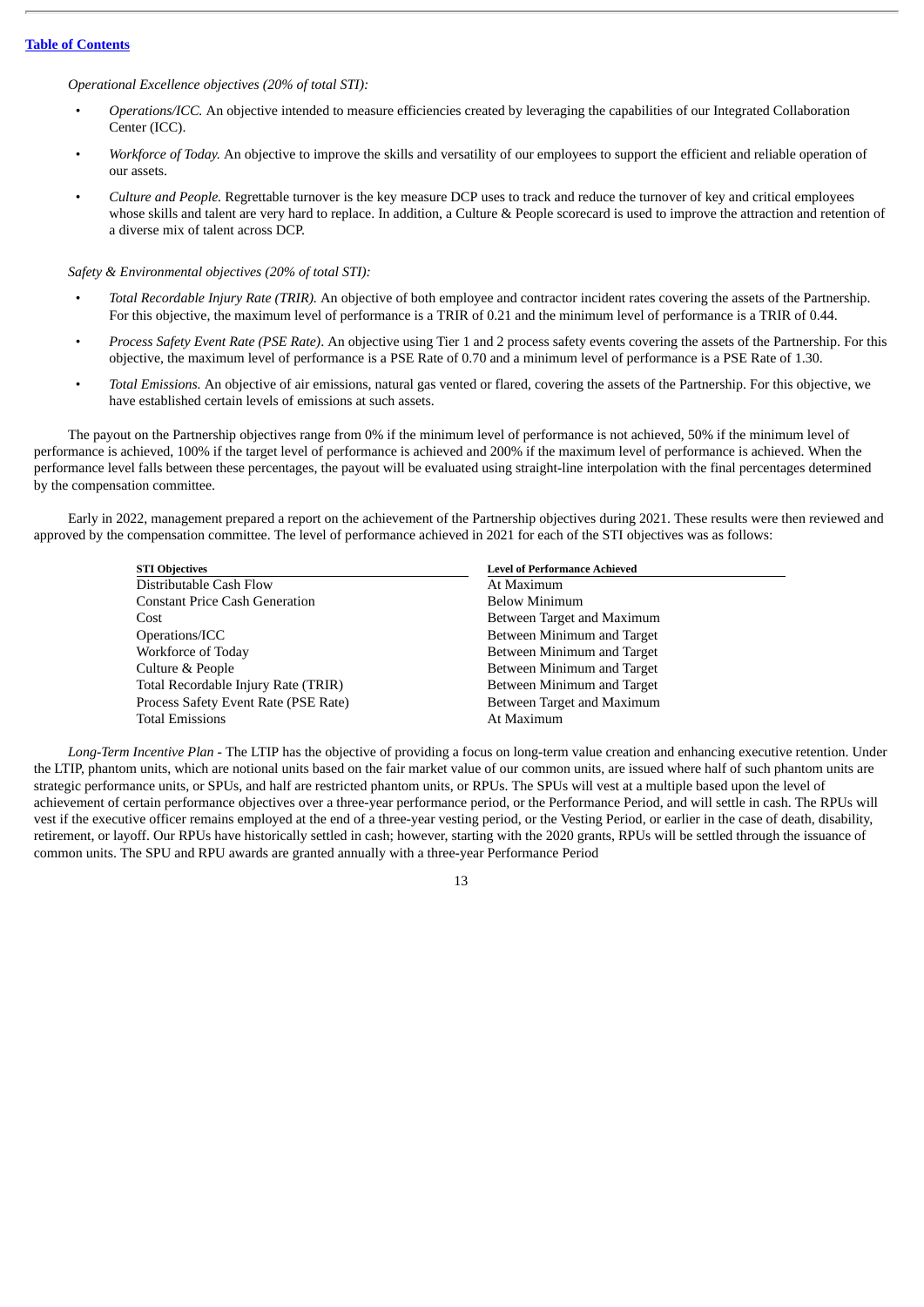and Vesting Period, respectively. We believe this program promotes retention of the executive officers and focuses the executive officers on the goal of long-term value creation.

For 2021, the SPUs had the following three performance measures: (1) a quarter is measured against three-year distributable cash flow, or DCF, as defined in Item 7. "Management's Discussion and Analysis of Financial Condition and Results of Operations," per common unit of the Partnership over the Performance Period, which DCF per common unit will be determined using our 2022 financial statements; (2) a quarter is measured against the average of three one-year distributable cash flow measures during the performance period and (3) the remaining half is measured against relative total shareholder return, or RTSR, defined as total shareholder return of the Partnership over the three-year Performance Period relative to the following peer group:

Antero Midstream Corporation Genesis Energy, L.P. Context of the CONEOK, Inc. Cheniere Energy, Inc. Holly Energy Partners, L.P. Phillips 66 Partners LP Crestwood Equity Partners LP Magellan Midstream Partners, L.P. Shell Midstream Partners, L.P. Enable Midstream Partners, LP **MPLX LP** MPLX LP Targa Resources Corp. EnLink Midstream, LLC NGL Energy Partners L.P. TC Pipelines, LP Equitrans Midstream Corporation NuStar Energy L.P. Western Midstream Partners, LP

The compensation committee believes in utilizing the DCF per common unit of the Partnership, which is a liquidity and performance measure that reflects our ability to make cash distributions to our unitholders, and RTSR, which reflects our performance as compared to a group of representative companies that investors use to assess our relative performance, because they measure management's effectiveness and directly align the performance of the NEOs with the success of the Partnership. We believe these performance measures provide management with appropriate incentives for our disciplined and steady growth and execution of our strategic priorities.

SPU and RPU awards include the right to receive dividend equivalent rights, or DERs, during the Performance Period or Vesting Period, as applicable, based on the number of phantom common units granted. The DERs on the SPUs are paid in cash when SPUs are settled at the end of the Performance Period and the DERs on the RPUs are paid quarterly in cash during the Vesting Period. The amount paid on the DERs is equal to the quarterly distributions actually paid on the underlying common units during the Performance Period and the Vesting Period on the number of SPUs earned or RPUs granted, respectively.

Our practice is to determine the dollar amount of long-term incentive compensation that we want to provide, and to then grant a number of SPUs and RPUs that have a fair market value equal to that amount on the date of grant, which is based on the average closing price of our common units on the NYSE for the 20 trading days ending two days prior to the date of grant under the LTIP. Target long-term incentive opportunities for executives under the plan are established as a percentage of base salary, using the Mercer study data for individuals in comparable positions.

In the event an award recipient's employment is terminated after one hundred and eighty days following the grant date for reasons of death, disability, retirement, or layoff, the recipient's: (i) SPUs will contingently vest on a pro rata basis for time worked over the Performance Period and final performance, measured at the end of the Performance Period, will determine the payout and (ii) RPUs will become fully vested and payable. Termination of employment for any other reason will result in the forfeiture of any unvested units and unearned DERs.

*Unit Ownership Guidelines* - In order to further align the interests of our officers with the interests of our unitholders, we have adopted guidelines that our officers beneficially own common units having a value as set forth in the table below. Officers are expected to reach this guideline within five years of becoming subject to the guidelines and to maintain such minimum ownership level during the tenure of their position. DCP common units owned, unvested common unit settled RPUs, and investments in DCP common units in the Executive Deferred Compensation Plan are included when determining whether an executive has met the required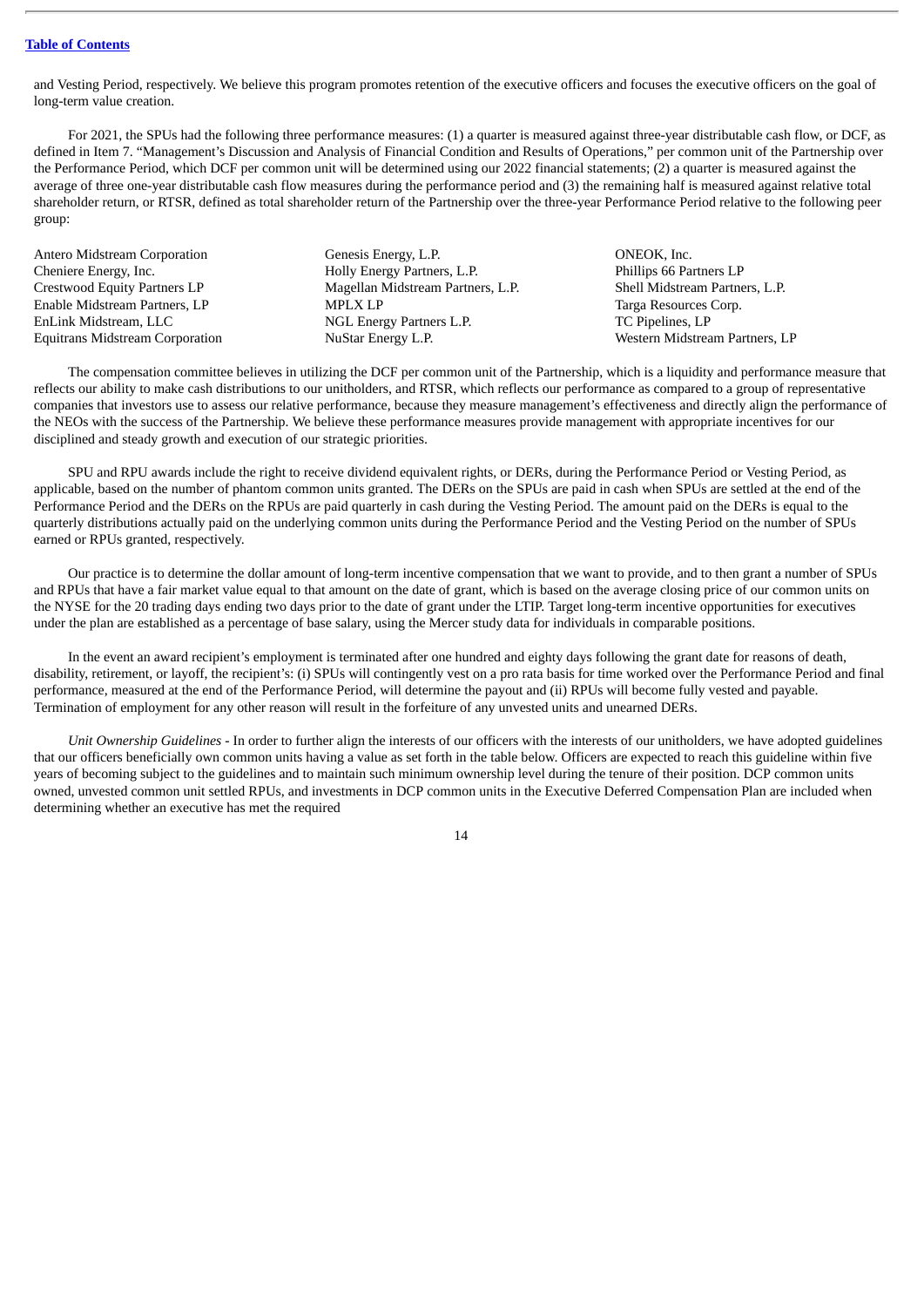ownership levels. Compliance with the unit ownership guidelines is reviewed annually. All NEOs currently comply with these unit ownership guidelines or are on track to comply within the applicable five-year period as shown below.

| Position             | <b>Multiple</b><br>of Base<br><b>Salary</b><br>under<br><b>Guidelines</b> | Actual<br><b>Multiple</b><br>as of<br>December 31,<br>2021 |
|----------------------|---------------------------------------------------------------------------|------------------------------------------------------------|
| Wouter T. van Kempen | 5x                                                                        | 15x                                                        |
| Sean P. O'Brien      | 3x                                                                        | 6x                                                         |
| Don A. Baldridge     | 3x                                                                        | 7x                                                         |
| William L. Johnson   | Зx                                                                        | 4x                                                         |
| George R. Green      | 3x                                                                        | 0.8x                                                       |
|                      |                                                                           |                                                            |

*Anti-Hedging and Anti-Pledging Policy* - All of our officers, employees, and directors are subject to our Insider Trading Policy, which, among other things, prohibits directly or indirectly (i) holding our securities in a margin account, (ii) engaging in short sales of our securities, (iii) the purchase or sale of derivative instruments or other hedges including, but not limited to, exchange funds, forwards, swaps, options, puts, calls, collars, and (iv) pledging our securities as collateral. This policy covers our securities received as part of a compensation program as well as our securities acquired personally.

*Clawback Policy* - In 2021, we adopted an Incentive Compensation Clawback Policy. Our policy provides that incentive-based compensation (cash and equity) paid to our current and former officers may be recovered in the event of a restatement of our financial results, or under certain other circumstances, such as an officer's fraud or misconduct that causes or is reasonably likely to cause us financial or reputational harm. In connection with such events, the Board or Compensation Committee will have the authority to require the reimbursement or forfeiture of any incentive compensation, including payments under the short-term cash incentive plan and payments and grants under the long-term incentive plan. In addition, we will take action to modify the clawback policy to comply with Section 10(D) of the Exchange Act and NYSE rules should the SEC adopt and implement final rules related thereto.

*Other Compensation* - In addition, executives are eligible to participate in other compensation programs, which include but are not limited to:

*Company Matching and Retirement Contributions to Defined Contribution Plans* - Executives may elect to participate in a 401(k) and retirement plan. Under the plan, executives may elect to defer up to 75% of their eligible compensation, or up to the limits specified by the Internal Revenue Service. We match the first 6% of eligible compensation contributed by the executive to the plan. In addition, we make retirement contributions ranging from 4% to 7% of the eligible compensation of qualifying participants to the plan, based on years of service, up to the limits specified by the Internal Revenue Service. We have no defined benefit plans.

*Miscellaneous Compensation* - Executive officers are eligible to participate in a non-qualified deferred compensation program. Executive officers can defer up to 75% of their base salary, up to 90% of their STI and up to 100% of their LTIP or other compensation. Executive officers elect either to receive amounts contributed during specific plan years as a lump sum at a specific date, subject to Internal Revenue Service rules, as an annuity (up to five years) at a specific date, subject to Internal Revenue Service rules, or in a lump sum or annual annuity (over three to ten years) at termination.

Within the non-qualified deferred compensation program is a non-qualified, defined contribution retirement plan in which benefits earned under the plan are attributable to compensation in excess of the annual compensation limits under Section 401(k) of the Code. Under this part of the plan, we contribute up to 13% of annual compensation, as defined by the plan, to the non-qualified deferred compensation program.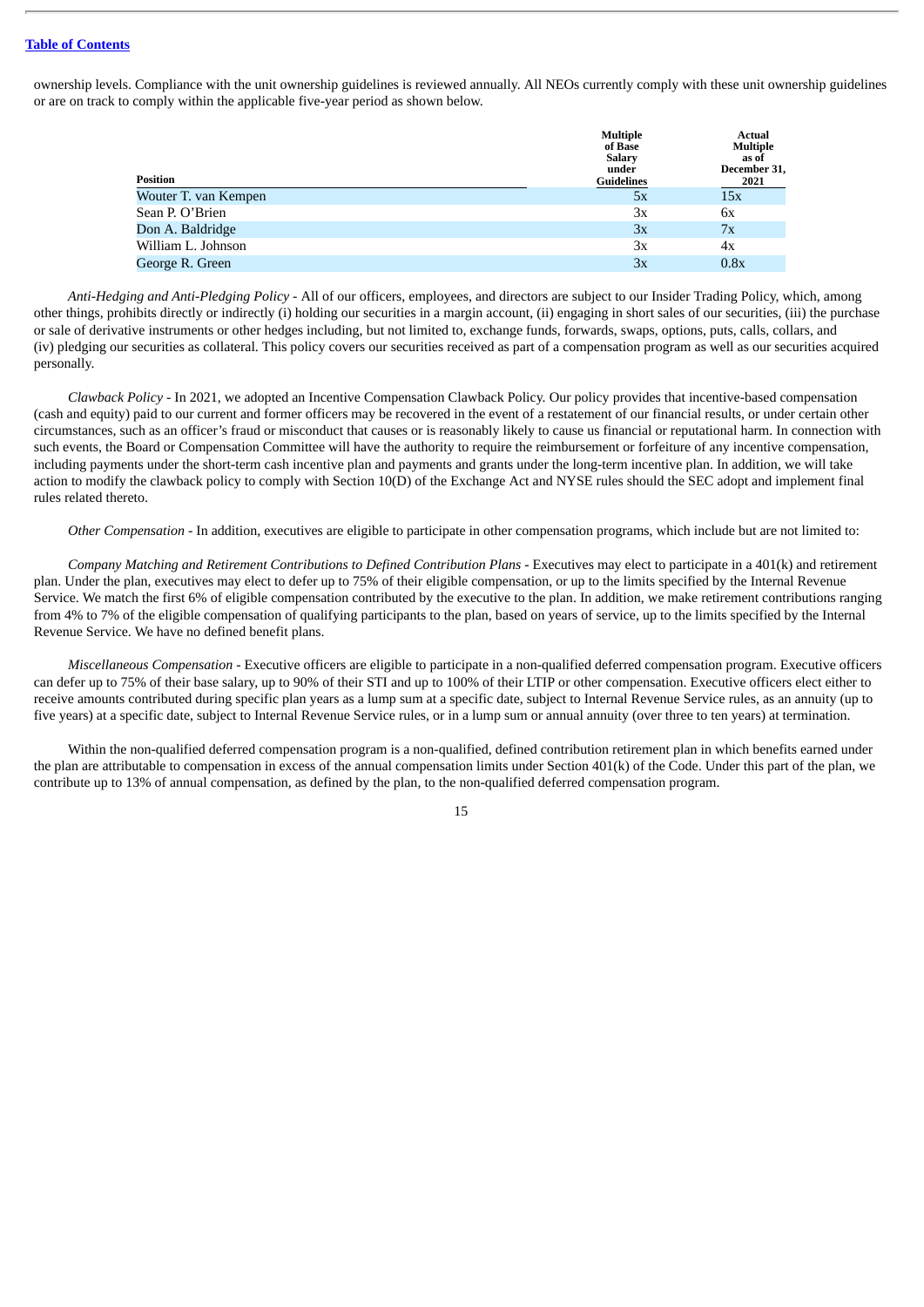*Benefit Programs* - We provide employees, including the executive officers, with a variety of health and welfare benefit programs. The health and welfare programs are intended to protect employees against catastrophic loss and promote well-being. These programs include medical, dental, life insurance, accidental death and disability, and long-term disability. We also provide employees with a monthly parking pass or a pass to be used on public transportation systems.

We do not provide any material perquisites or any other personal benefits to our executives.

We are a partnership and not a corporation for U.S. federal income tax purposes, and therefore, are not subject to the executive compensation tax deductible limitations of Section 162(m) of the Code. Accordingly, none of the compensation paid to NEOs is subject to the limitation.

# **Board of Directors Report on Compensation**

Our General Partner's board of directors does not have a compensation committee. The board of directors of the General Partner has reviewed and discussed with management the "Compensation Discussion and Analysis" presented above. Members of management with whom the board of directors had discussions are the Chairman of the Board, President, and Chief Executive Officer of the General Partner and the Group Vice President and Chief Human Resources Officer of DCP Midstream, LLC. In addition, we engaged the services of Mercer, a compensation consultant, to conduct a study to assist us in establishing overall compensation packages for the executives. Based on this review and discussion, the board of directors of the General Partner recommended that the "Compensation Discussion and Analysis" referred to above be included in this Annual Report on Form 10-K for the year ended December 31, 2021.

The information contained in this Board of Directors Report on Compensation shall not be deemed to be "soliciting material" or to be "filed" with the SEC, nor shall such information be incorporated by reference into any filing with the SEC, or subject to the liabilities of Section 18 of the Exchange Act, except to the extent that we specifically incorporate it by reference into a document filed under the Securities Act of 1933, as amended (the "Securities Act"), or the Exchange Act.

## *Board of Directors*

Wouter T. van Kempen (Chairman) Allen C. Capps Heather Crowder Fred J. Fowler William F. Kimble Brian Mandell Stephen J. Neyland Bill W. Waycaster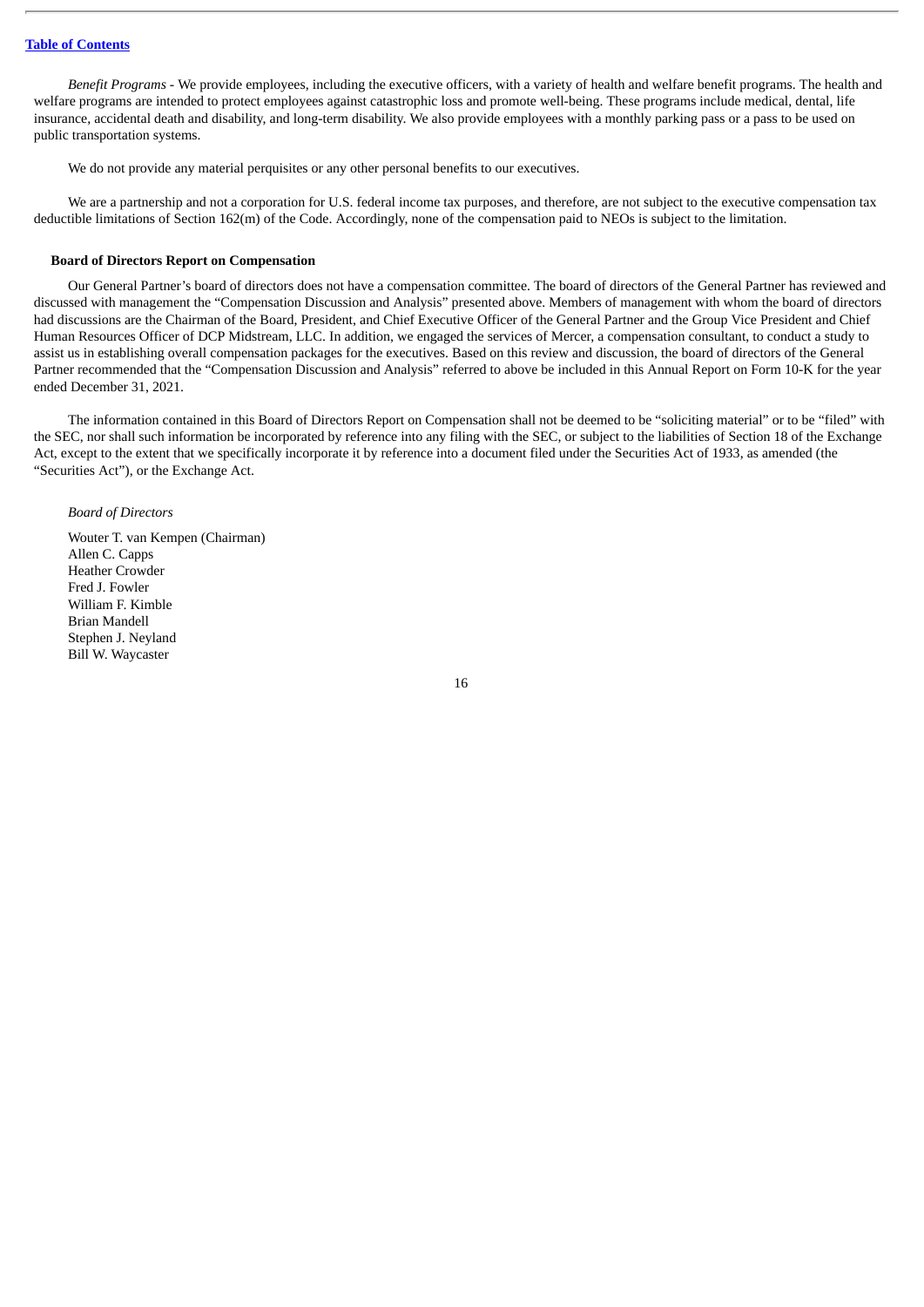The following tables and accompanying narrative disclosures provide information regarding compensation of our named executive officers, or NEOs, as of December 31, 2021.

#### *Summary Compensation Table*

The following table summarizes the compensation awarded to, earned by or paid to the named executive officers of our General Partner for the services they provided to our business:

| <b>Name and Principal Position</b>                                                 | Year | <b>Salary</b>                        | <b>LTI</b><br><b>Awards</b><br>(a) | <b>Non-Equity</b><br><b>Incentive Plan</b><br>Compensation<br>(b) | All Other<br>Compensation<br>(c) | <b>Total</b> |
|------------------------------------------------------------------------------------|------|--------------------------------------|------------------------------------|-------------------------------------------------------------------|----------------------------------|--------------|
| Wouter T. van Kempen, Chairman of the Board, President and Chief Executive Officer |      |                                      |                                    |                                                                   |                                  |              |
|                                                                                    | 2021 | \$718,208                            | \$2,737,587                        | \$1,106,040                                                       | \$<br>913.087                    | \$5,474,922  |
|                                                                                    | 2020 | \$670,154                            | \$2,737,447                        | \$1,007,130                                                       | 858,090<br>\$                    | \$5,272,821  |
|                                                                                    | 2019 | \$691,742                            | \$2,467,198                        | \$1,003,026                                                       | 925,285<br>\$.                   | \$5,087,251  |
| Sean P. O'Brien, Group Vice President and Chief Financial Officer                  |      |                                      |                                    |                                                                   |                                  |              |
|                                                                                    | 2021 | \$469,341                            | \$1,160,238                        | \$<br>492,808                                                     | 416,010<br>\$                    | \$2,538,397  |
|                                                                                    | 2020 | \$454,186                            | \$1,160,324                        | \$<br>511,925                                                     | 396,208<br>\$                    | \$2,522,643  |
|                                                                                    | 2019 | \$453,846                            | \$1,034,276                        | \$.<br>493,558                                                    | \$.<br>463,715                   | \$2,445,395  |
| Don A. Baldridge, President, Operations                                            |      |                                      |                                    |                                                                   |                                  |              |
|                                                                                    | 2021 | \$421,240                            | \$1,062,596                        | S.<br>442,302                                                     | 348,141<br>\$                    | \$2,274,279  |
|                                                                                    | 2020 | \$404,533                            | \$1,062,441                        | \$.<br>455,959                                                    | 316,805<br>\$                    | \$2,239,738  |
|                                                                                    | 2019 | \$399,975                            | 706,663<br>SS.                     | \$.<br>434,973                                                    | 377,289<br>\$.                   | \$1,918,900  |
| William L. Johnson, President, Operations                                          |      |                                      |                                    |                                                                   |                                  |              |
|                                                                                    | 2021 | \$390,435                            | 467,869<br>\$                      | \$<br>440,020                                                     | 240,328<br>\$                    | \$1,538,652  |
|                                                                                    | 2020 | \$                                   | \$                                 | \$                                                                | \$                               | \$           |
|                                                                                    | 2019 | \$                                   | \$                                 | S                                                                 | \$                               | \$           |
| <b>George R. Green, Group Vice President and General Counsel</b>                   |      |                                      |                                    |                                                                   |                                  |              |
|                                                                                    | 2021 | \$364,692                            | 276,053<br>\$                      | \$<br>382,927                                                     | \$<br>78,024                     | \$1,101,696  |
|                                                                                    | 2020 | \$<br>$\qquad \qquad \longleftarrow$ | \$                                 | \$                                                                | \$                               | \$           |
|                                                                                    | 2019 | \$                                   | \$                                 | \$                                                                | \$                               | \$           |
| Corey D. Walker, Former President, Operations (d)                                  |      |                                      |                                    |                                                                   |                                  |              |
|                                                                                    | 2021 | \$354,221                            | \$1,062,596                        | \$                                                                | 372,359<br>\$                    | \$1,789,176  |
|                                                                                    | 2020 | \$338,365                            | \$4,239,236                        | 564,380<br>\$.                                                    | \$<br>745,405                    | \$5,887,386  |
|                                                                                    | 2019 | S.                                   | S                                  | S                                                                 | S                                | S            |

(a) The amounts in this column reflect the grant date fair value of strategic performance units, or SPUs, and restricted phantom units, or RPUs granted under the LTIP, and are computed in accordance with the provisions of the FASB Accounting Standards Codification, or ASC, 718 "Compensation-Stock Compensation", or ASC 718. SPU awards are subject to performance conditions and the amounts shown are for target performance because target is the probable outcome. For SPUs granted in 2021, the performance conditions are between 0% if the minimum level of performance is not achieved to 200% if the maximum level of performance is achieved. The maximum value payable on the SPUs based on the 2021 grant date fair value, assuming the SPUs vested at the highest level of performance conditions, would be \$2,737,621 for Wouter T. van Kempen, \$1,160,121 for Sean P. O'Brien, \$1,062,668 for Don A. Baldridge, \$467,853 for William L. Johnson, \$276,053 for George R. Green, and \$1,062,668 for Corey D. Walker.

(b) Includes amounts payable under the STI Plan, including any amounts voluntarily deferred into the nonqualified deferred compensation plan. These amounts are expected to be paid in March 2022.

(c) Includes DERs, Partnership contributions to the defined contribution plan, Partnership contributions to the nonqualified deferred compensation plan and accrued vacation, as described in more detail below.

(d) Mr. Walker resigned effective October 30, 2021.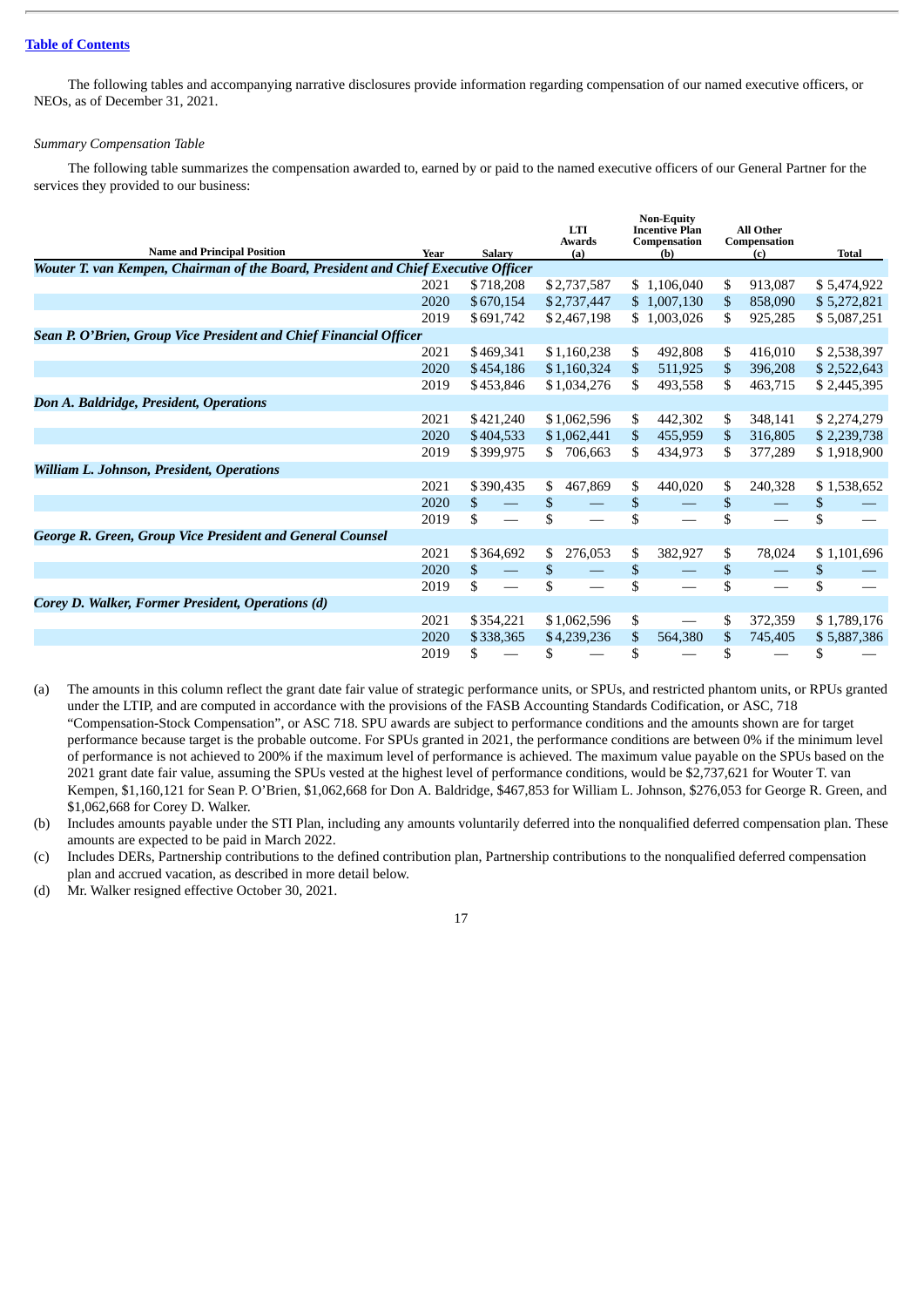# **All Other Compensation**

"All Other Compensation" in the summary compensation table includes the following for 2021:

|                      |    | Company<br>contributions to<br>defined |     | Company<br>contributions to<br>nonqualified<br>deferred<br>compensation |             |                                                 |           |
|----------------------|----|----------------------------------------|-----|-------------------------------------------------------------------------|-------------|-------------------------------------------------|-----------|
| Name                 |    | contribution plans                     |     | program                                                                 | <b>DERs</b> | Other (a)                                       | Total     |
| Wouter T. van Kempen | J  | 31,900                                 |     | 347,477                                                                 | \$533,710   | $\mathbb{S}$<br>$\hspace{0.1mm}-\hspace{0.1mm}$ | \$913,087 |
| Sean P. O'Brien      | \$ | 31,900                                 | \$  | 158,606                                                                 | \$225,504   | $\hspace{0.05cm}$                               | \$416,010 |
| Don A. Baldridge     | \$ | 34,800                                 | \$. | 121,661                                                                 | \$191,680   | \$<br>$\hspace{0.1mm}-\hspace{0.1mm}$           | \$348,141 |
| William L. Johnson   | J  | 31,900                                 | \$  | 89.760                                                                  | \$118,668   | \$<br>$\hspace{0.1mm}-\hspace{0.1mm}$           | \$240,328 |
| George R. Green      | \$ | 29,000                                 | \$  | 15,535                                                                  | \$33,489    | $\hspace{0.05cm}$                               | \$78,024  |
| Corey D. Walker      | \$ | 29,000                                 | \$  | 7,816                                                                   | \$322,663   | \$12,880                                        | \$372,359 |

(a) Accrued vacation payments in connection with Mr. Walker's departure effective October 30, 2021.

#### **Grants of Plan-Based Awards**

Following are the grants of plan-based awards to the NEOs during the year ended December 31, 2021:

|                      |                             | <b>Estimated Future Payouts under</b><br><b>Non-Equity Incentive Plan Awards (a)</b> |                                 |    |                      |    |                         | <b>Estimated Future Payouts under</b><br><b>Equity Incentive Plan Awards</b> |                      | <b>Grant Date</b>     |     |                                             |
|----------------------|-----------------------------|--------------------------------------------------------------------------------------|---------------------------------|----|----------------------|----|-------------------------|------------------------------------------------------------------------------|----------------------|-----------------------|-----|---------------------------------------------|
| Name                 | <b>Grant</b><br>Date<br>(b) |                                                                                      | <b>Minimum</b><br>$($)$         |    | <b>Target</b><br>(5) |    | <b>Maximum</b><br>$($)$ | <b>Minimum</b><br>$^{(#)}$                                                   | <b>Target</b><br>(#) | <b>Maximum</b><br>(#) |     | <b>Fair Value</b><br>of LTIP<br>Awards (\$) |
| Wouter T. van Kempen | N/A                         | \$                                                                                   |                                 |    | \$718,208            |    | \$1,436,415             |                                                                              |                      |                       | \$  |                                             |
| <b>SPUs</b>          |                             | \$                                                                                   |                                 | S  |                      | S  |                         |                                                                              | 70,510               | 141,020               |     | \$1,368,811                                 |
| <b>RPUs</b>          |                             | \$                                                                                   |                                 |    |                      | \$ | $\qquad \qquad -$       | 64,360                                                                       | 64,360               | 64,360                |     | \$1,368,776                                 |
| Sean P. O'Brien      | N/A                         | \$                                                                                   |                                 |    | \$352,006            | \$ | 704,012                 |                                                                              |                      |                       |     |                                             |
| <b>SPUs</b>          |                             | \$                                                                                   |                                 | S. |                      | \$ |                         |                                                                              | 29,880               | 59,760                | \$. | 580,060                                     |
| <b>RPUs</b>          |                             | \$                                                                                   |                                 |    |                      | \$ | $\hspace{0.05cm}$       | 27,280                                                                       | 27,280               | 27,280                | \$. | 580,177                                     |
| Don A. Baldridge     | N/A                         | \$                                                                                   | $\hspace{0.1mm}-\hspace{0.1mm}$ |    | \$315,930            | \$ | 631,861                 |                                                                              |                      |                       | S   |                                             |
| <b>SPUs</b>          |                             | \$                                                                                   |                                 |    |                      | \$ |                         |                                                                              | 27,370               | 54,740                | \$. | 531,334                                     |
| <b>RPUs</b>          |                             | \$                                                                                   |                                 |    |                      | \$ |                         | 24,980                                                                       | 24,980               | 24,980                | \$. | 531,262                                     |
| William L. Johnson   | N/A                         | \$                                                                                   |                                 |    | \$273,304            | \$ | 546,608                 |                                                                              |                      |                       |     |                                             |
| <b>SPUs</b>          |                             | \$                                                                                   |                                 | S. |                      | \$ |                         |                                                                              | 12,050               | 24,100                | S.  | 233,927                                     |
| <b>RPUs</b>          |                             | \$                                                                                   |                                 |    |                      | \$ |                         | 11,000                                                                       | 11,000               | 11,000                | \$. | 233,943                                     |
| George R. Green      | N/A                         | \$                                                                                   | $\hspace{0.1mm}-\hspace{0.1mm}$ |    | \$218,815            | \$ | 437,631                 |                                                                              |                      | $\hspace{0.05cm}$     |     |                                             |
| <b>SPUs</b>          |                             | \$                                                                                   |                                 |    |                      | \$ |                         |                                                                              | 7,110                | 14,220                | \$  | 138,026                                     |
| <b>RPUs</b>          |                             | \$                                                                                   | $\overline{\phantom{0}}$        |    |                      | \$ |                         | 6,490                                                                        | 6,490                | 6,490                 | \$. | 138,026                                     |
| Corey D. Walker      | N/A                         | \$                                                                                   | $\overbrace{\phantom{aaaaa}}$   |    | \$265,666            | \$ | 531,332                 |                                                                              |                      |                       | S   |                                             |
| SPUs(c)              |                             | \$                                                                                   |                                 | \$ |                      | \$ |                         |                                                                              | 27,370               | 54,740                | S.  | 531,334                                     |
| RPUs(c)              |                             | S                                                                                    |                                 |    |                      | \$ |                         | 24,980                                                                       | 24,980               | 24,980                | \$. | 531,262                                     |

(a) Amounts shown represent amounts under the STI. If minimum levels of performance are not met, then the payout for one or more of the components of the STI may be zero.

(b) Grant Date is not applicable with respect to Non-Equity Incentive Plan Awards. The SPUs awarded on January 1, 2021 under the LTIP will vest in their entirety on December 31, 2023 if the specified performance conditions are satisfied or, if minimum levels of performance are not met, then the payout may be zero. The RPUs awarded on February 28, 2021 under the LTIP will vest in their entirety on February 27, 2024 if the NEO is still employed by DCP, or earlier in the case of death, disability, retirement or layoff.

(c) Reflects STI and units awarded in 2021. All STI and units forfeited upon his departure effective October 30, 2021.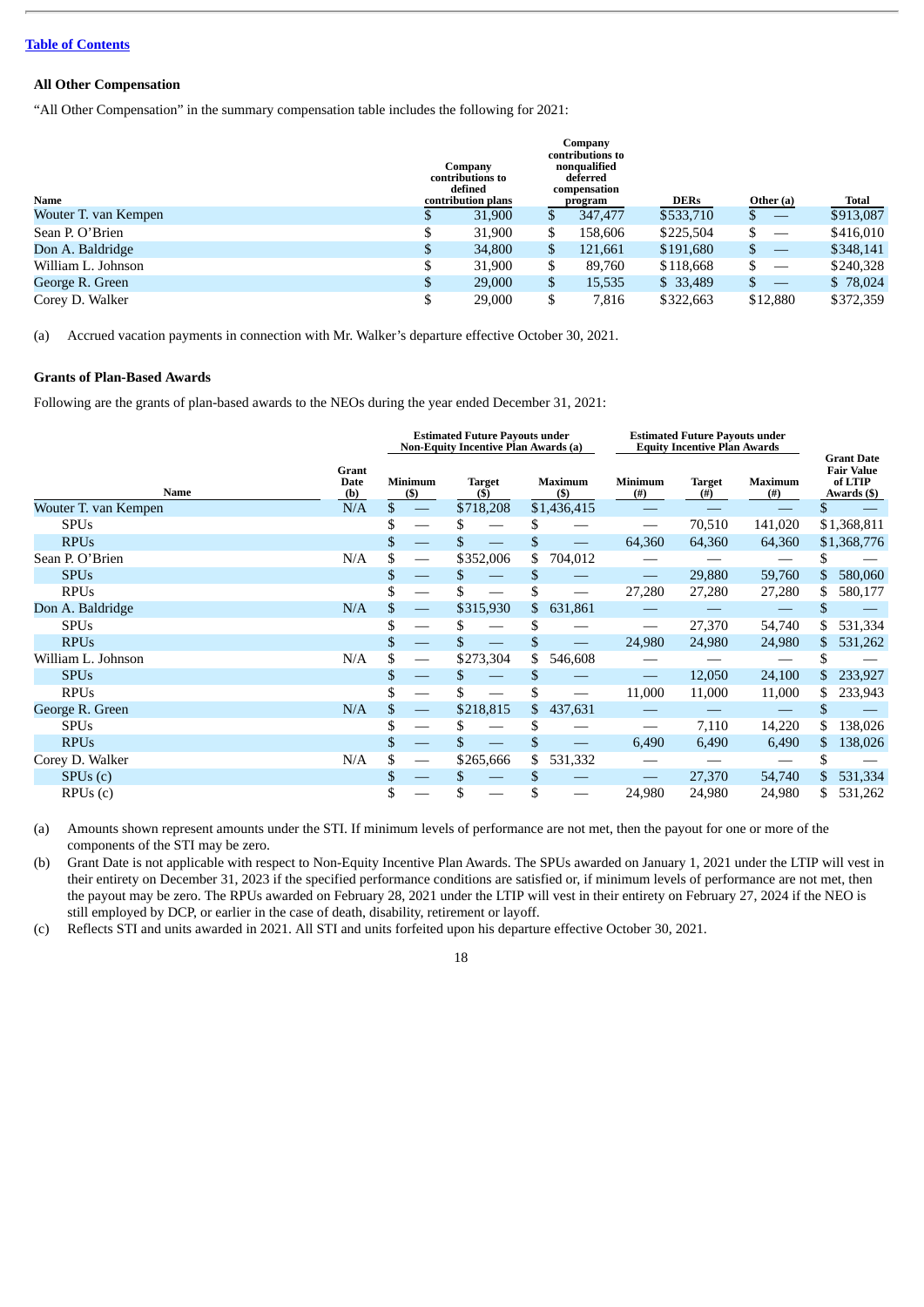# **Outstanding Equity Awards at Fiscal Year-End**

Following are the outstanding equity awards for the NEOs as of December 31, 2021:

|                      | <b>Outstanding LTIP Awards</b>                                                                                |    |                                                                                                                                                |  |  |  |  |
|----------------------|---------------------------------------------------------------------------------------------------------------|----|------------------------------------------------------------------------------------------------------------------------------------------------|--|--|--|--|
| Name                 | <b>Equity Incentive</b><br><b>Plan Awards:</b><br><b>Unearned Units</b><br><b>That Have Not</b><br>Vested (a) |    | <b>Equity Incentive</b><br><b>Plan Awards:</b><br><b>Market Value of</b><br><b>Unearned Units</b><br><b>That Have Not</b><br><b>Vested (b)</b> |  |  |  |  |
| Wouter T. van Kempen | 388,880                                                                                                       | S. | 11,311,187                                                                                                                                     |  |  |  |  |
| Sean P. O'Brien      | 164,820                                                                                                       |    | 4,794,048                                                                                                                                      |  |  |  |  |
| Don A. Baldridge     | 150,940                                                                                                       |    | 4,390,333                                                                                                                                      |  |  |  |  |
| William L. Johnson   | 83,910                                                                                                        |    | 2,412,660                                                                                                                                      |  |  |  |  |
| George R. Green      | 29,930                                                                                                        | S  | 865,018                                                                                                                                        |  |  |  |  |
| Corey D. Walker (c)  |                                                                                                               |    |                                                                                                                                                |  |  |  |  |

- (a) SPUs awarded in 2020 and 2021 vest in their entirety over a range of 0% to 200% on December 31, 2022 and 2023, respectively, if the specified performance conditions are satisfied. RPUs awarded in 2020 and 2021 vest in their entirety on February 27, 2023 and February 27, 2024, respectively, if still employed. To determine the outstanding awards, the calculation of the number of SPUs that are expected to vest is based on assumed performance of 200% as the previous fiscal year performance has exceeded target performance.
- (b) Value calculated based on the closing price on the NYSE on December 31, 2021 of our common units of \$27.48. The disclosed value includes distribution equivalents earned but not vested as of December 31, 2021 with respect to SPUs awarded in 2020 and 2021. Distribution equivalents accrued in 2021 on outstanding SPUs are also reported within "All Other Compensation" in the Summary Compensation Table.
- (c) All outstanding units forfeited upon his departure effective October 30, 2021.

# **Stock Awards Vested**

Following are the stock awards vested for the NEOs for the year ended December 31, 2021:

|                      |                                                                   | <b>Stock Awards</b>              |  |  |  |  |
|----------------------|-------------------------------------------------------------------|----------------------------------|--|--|--|--|
| Name                 | <b>Number of</b><br><b>Units</b><br><b>Acquired</b><br>on Vesting | Value Realized<br>on Vesting (a) |  |  |  |  |
| Wouter T. van Kempen | 97,502                                                            | \$3,135,725                      |  |  |  |  |
| Sean P. O'Brien      | 40.874                                                            | \$1,315,380                      |  |  |  |  |
| Don A. Baldridge     | 27,927                                                            | 916,622<br>\$                    |  |  |  |  |
| William L. Johnson   | 16,819                                                            | \$<br>567,823                    |  |  |  |  |
| George R. Green      | 3,170                                                             | \$<br>108,971                    |  |  |  |  |
| Corey D. Walker (b)  |                                                                   | \$<br>322,663                    |  |  |  |  |

- (a) Value calculated based on the average closing prices on the NYSE for the last 20 trading days in 2021 of our common units of \$25.76. The disclosed value includes distribution equivalents accrued as of December 31, 2021 with respect to SPUs awarded in 2019 and distribution equivalents paid in 2021 on RPUs awarded in 2019, 2020 and 2021. The distribution equivalents attributable to 2021 for such SPUs, and the distribution equivalents attributable to all of such RPUs, are also reported within "All Other Compensation" in the Summary Compensation Table.
- (b) Reflects distribution equivalents attributable to 2021 for RPUs granted in 2020 and 2021. All units and accrued distribution equivalents, with respect to SPUs, forfeited upon Mr. Walker's departure.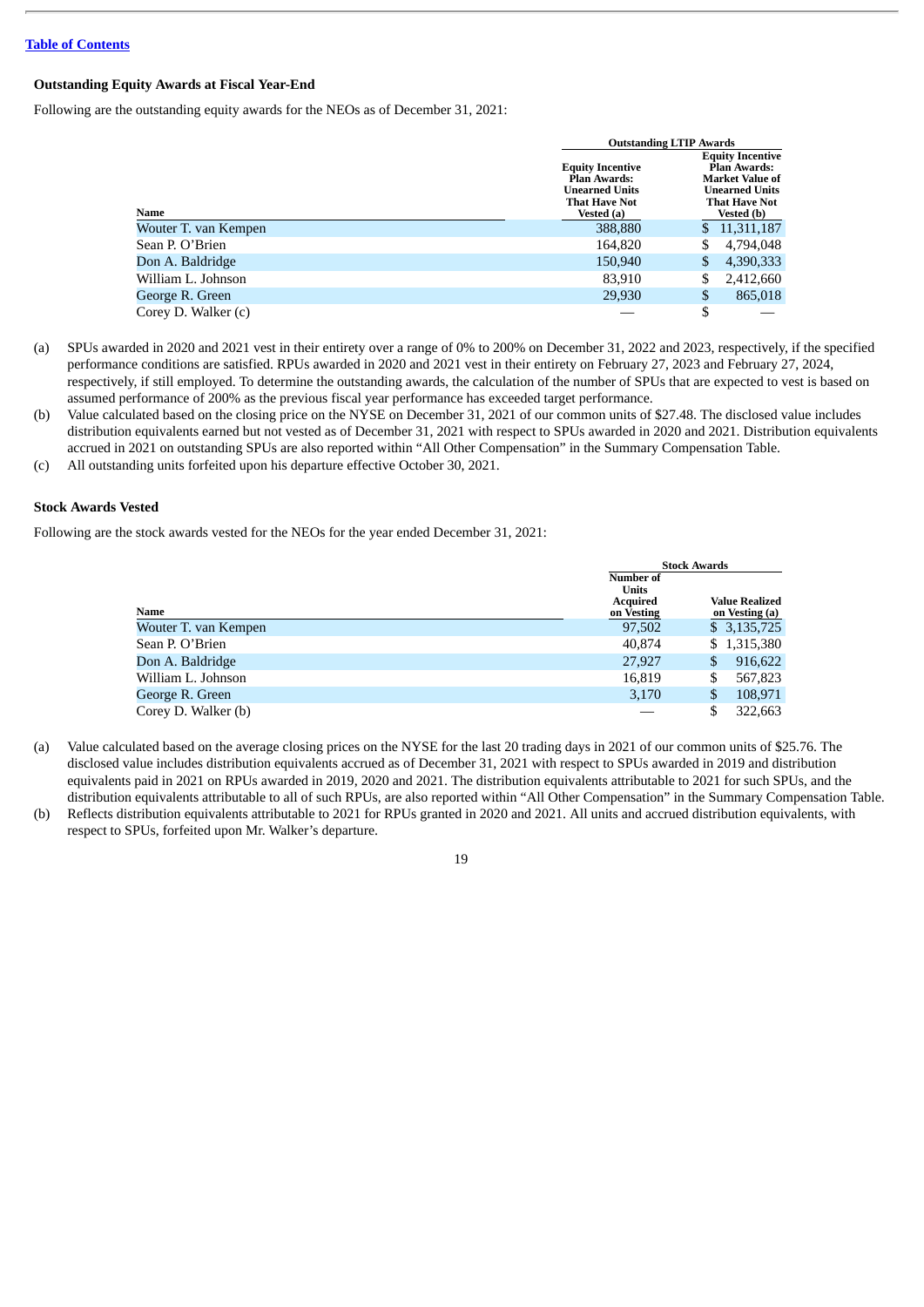# **Nonqualified Deferred Compensation**

Following is the nonqualified deferred compensation for the NEOs for the year ended December 31, 2021:

| Name                 |    | Executive<br>Contributions<br>in Last Fiscal<br>Year (a) | Registrant<br>Contributions<br>in Last Fiscal<br>Year (b) |    | Aggregate<br>Earnings in<br>Last Fiscal<br>Year (c) | Aggregate<br>Withdrawal/<br><b>Distributions</b> | Aggregate<br><b>Balance</b> at<br>December 31,<br>2021 (d) |
|----------------------|----|----------------------------------------------------------|-----------------------------------------------------------|----|-----------------------------------------------------|--------------------------------------------------|------------------------------------------------------------|
| Wouter T. van Kempen |    | 157,023                                                  | 347,477                                                   |    | \$2,495,758                                         | \$                                               | \$10,646,931                                               |
| Sean P. O'Brien      |    | 151,175                                                  | 158,606                                                   | \$ | 512,463                                             | \$ (672, 852)                                    | \$2,256,569                                                |
| Don A. Baldridge     | S. | 69,642                                                   | 121,661                                                   | S. | 569,791                                             | \$                                               | \$3,441,245                                                |
| William L. Johnson   |    | 51,120                                                   | 89,760                                                    | \$ | 480.528                                             | \$                                               | \$1,692,481                                                |
| George R. Green      |    | 14,588                                                   | 15,535                                                    | \$ | 9,551                                               | \$                                               | 46,713                                                     |
| Corey D. Walker      |    | 50,794                                                   | 7,816                                                     |    | 14,794                                              | \$                                               | 80,717                                                     |

<sup>(</sup>a) These amounts are included in the Summary Compensation Table for the year 2021 as follows: \$35,910 for Mr. van Kempen, \$42,124 for Mr. Baldridge, \$19,522 for Mr. Johnson, and \$14,588 for Mr. Green.

- (b) These amounts are included in the Summary Compensation Table for the year 2021.
- (c) At the election of each executive officer, the performance of non-qualified deferred compensation is linked to certain mutual funds, a DCP Common Unit Fund or to the US High Yield BB rated Bond Index specific to the Energy sector.
- (d) Includes amounts previously reported in the Summary Compensation Table for prior years.

# **Potential Payments upon Termination or Change in Control**

The General Partner has not entered into any employment agreements with any of our executive officers. The NEOs participate in executive severance arrangements maintained by DCP Services, LLC in the event of termination of employment that is involuntary or not for cause.

As noted above, the SPUs, RPUs and the related dividend equivalent rights, or DERs, will become payable to executive officers under certain circumstances related to termination. When an employee terminates employment, they are entitled to a cash payment for the amount of unused vacation hours at the date of their termination. Retirement eligible employees who provide at least 30 days' notice of retirement are entitled to a cash payment for the amount of earned but unused vacation hours plus unearned vacation hours for the year of retirement.

In the event of a change in control, the disposition of SPUs, RPUs and the related DERs will be determined by the board of directors of DCP Midstream, LLC. There are no formal plans for severance in the event of a change in control.

The following table presents payments in the event of retirement, death, or disability, as may be applicable, as of the last business day of 2021:

|                      | 2021 STI                 | 2019 LTI          | <b>Accelerated</b> |               |
|----------------------|--------------------------|-------------------|--------------------|---------------|
|                      |                          |                   | <b>LTIP</b>        | <b>Total</b>  |
| Wouter T. van Kempen | \$1,106,040              | \$2,891,211       | \$5,182,485        | \$9,179,736   |
| Sean P. O'Brien      | 492.808<br>S.            | \$1,212,031       | \$2,196,642        | \$3,901,481   |
| Don A. Baldridge     | 442,302<br>S.            | 828,115<br>S.     | \$2,011,437        | \$3,281,854   |
| William L. Johnson   | 440.020<br>\$            | 498.730<br>S.     | \$1,335,070        | \$2,273,820   |
| George R. Green      | 382,927                  | 93.999            | 376,674<br>S.      | 853,600<br>\$ |
| Corey D. Walker (a)  | $\overline{\phantom{m}}$ | $\hspace{0.05cm}$ | $\hspace{0.05cm}$  |               |

(a) Not applicable due to Mr. Walker's departure effective October 30, 2021.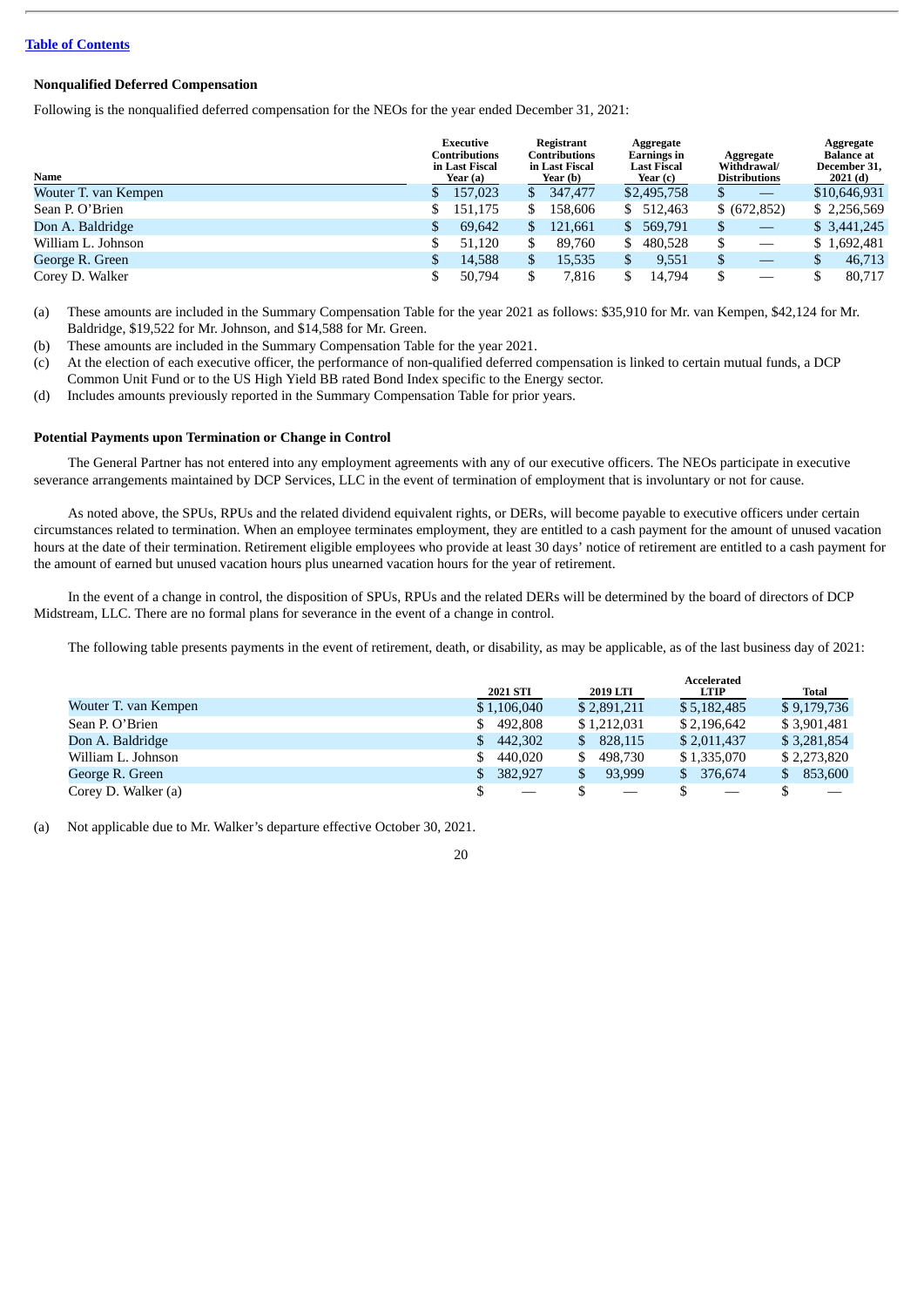The following table presents additional payments in the event of termination for reasons other than cause as of the last business day of 2021:

|                      | <b>Severance</b> |             |  |
|----------------------|------------------|-------------|--|
| Wouter T. van Kempen |                  | \$1,496,500 |  |
| Sean P. O'Brien      | S.               | 728.052     |  |
| Don A. Baldridge     | \$.              | 653,438     |  |
| William L. Johnson   | \$.              | 637,500     |  |
| George R. Green      | \$.              | 600,000     |  |
| Corey D. Walker (a)  |                  |             |  |

(a) Not applicable due to Mr. Walker's departure effective October 30, 2021.

# **CEO Pay Ratio**

We are providing the following information about the relationship of the annual total compensation of our employees and the annual total compensation of Wouter T. van Kempen, the Chairman of the Board, President, and CEO of our General Partner:

For 2021, our last completed fiscal year, the median of the annual total compensation of all employees of our company (other than our CEO) was \$127,232 and the annual total compensation of our CEO, as reported in the Summary Compensation Table above, was \$5,474,922. Based on this information, for 2021, Mr. van Kempen's total annual compensation was 43 times that of the median of the annual total compensation of all employees.

As permitted by the SEC rules, the median employee utilized for the pay ratio disclosure for the fiscal year ended 2021 is the same employee identified for our prior pay ratio disclosure for the fiscal year ended 2020 because there were no changes during our fiscal year ended 2021 with respect to our employee population, employee compensation arrangements, or to the same median employee's circumstances that we reasonably believe would result in a significant change to this pay ratio disclosure. In preparing this pay ratio disclosure, we took the following steps:

- We determined that, as of December 31, 2021, our employee population consisted of 1,788 individuals with all of these individuals located in the United States (as reported in Item 1, Business, in this Annual Report on Form 10-K). This population consisted of our full-time, parttime, and temporary employees.
- In originally identifying the "median employee" for purposes of our prior pay ratio disclosure for the fiscal year ended 2020, we compared the 2020 earnings eligible under the short-term incentive plan plus the short-term incentive earned in 2019 that was paid in 2020 as reflected in our payroll records for 2020. We identified our median employee using this compensation measure, which was consistently applied to all our employees included in the calculation. Since all our employees are located in the United States, as is our CEO, we did not make any cost-of-living adjustments in identifying the "median employee."
- With respect to calculating the total annual compensation disclosed above for the median employee, we combined all of the elements of such employee's total compensation for 2021.
- The pay ratio disclosed above is a reasonable estimate calculated in accordance with SEC rules, based on our records and the methodologies described above. The SEC rules for identifying the median compensated employee and calculating the pay ratio allow companies to use a variety of methodologies and apply various assumptions. The application of various methodologies may result in significant differences in the results reported by other SEC reporting companies. As a result, the pay ratio reported by other SEC reporting companies may differ substantially from, and may not be comparable to, the pay ratio we disclose above.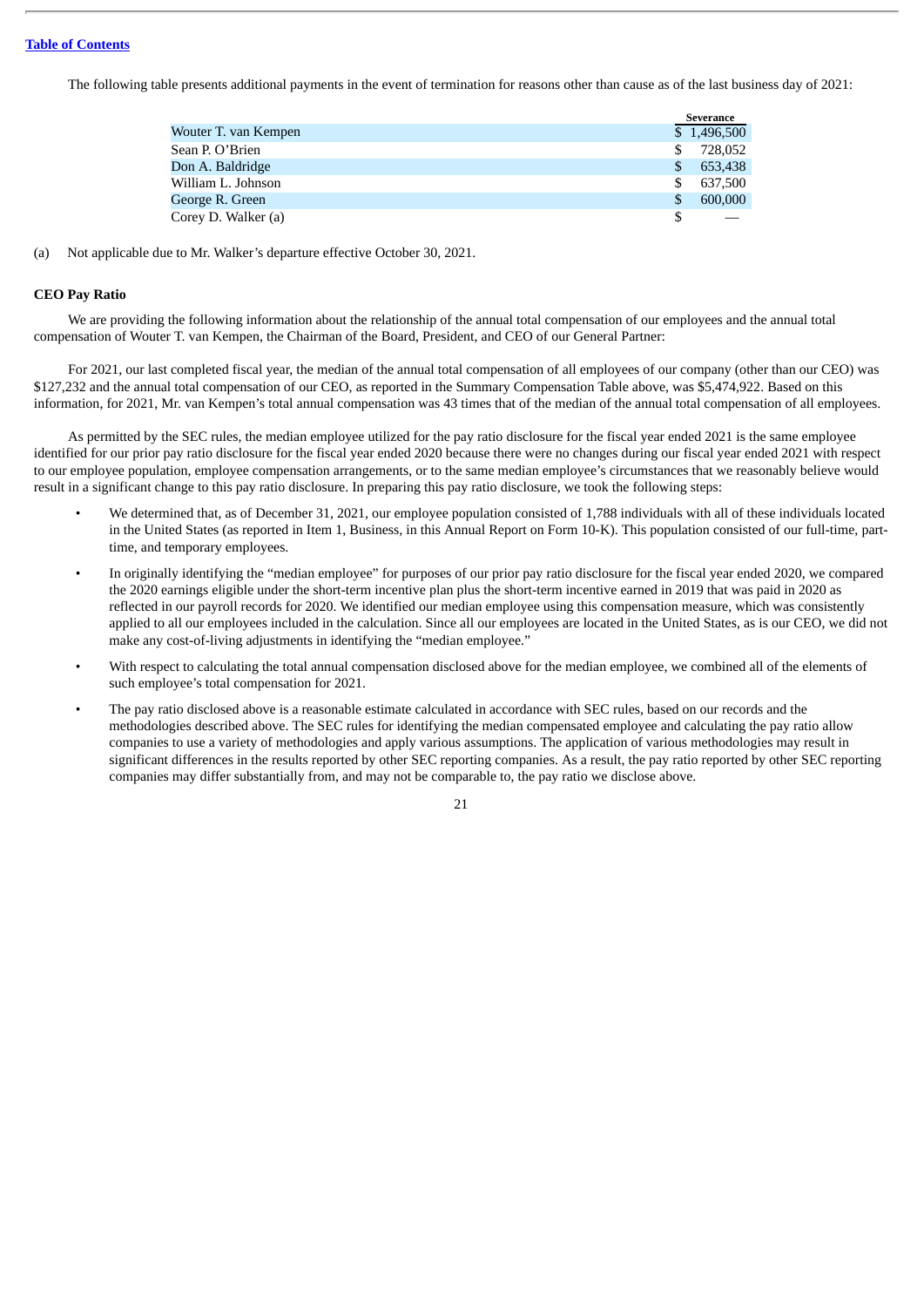#### **Director Compensation**

*General* - Members of the board of directors who are officers or employees of the General Partner or its affiliates do not receive compensation for serving as directors*.*

For 2021, the board approved an annual compensation package for non-employee directors, consisting of an annual \$90,000 cash retainer and an annual grant of common units that approximate \$100,000 of value on the date of grant. Chairpersons of committees of the board received an additional annual cash retainer of \$20,000. All cash retainers are paid on a quarterly basis in arrears. Directors did not receive additional fees for attending meetings of the board or its committees. The directors were reimbursed for out-of-pocket expenses associated with their membership on the board of directors.

*Unit Ownership Guidelines* - In order to further align the interests of our non-employee directors with the interests of our unitholders, we have adopted guidelines that our non-employee directors beneficially own common units having a value of at least a 3x multiple of the annual cash retainer. Non-employee directors are expected to reach this guideline within five years of becoming a director and to maintain such minimum ownership level during the tenure of the directorship. All non-employee directors currently comply with these unit ownership guidelines.

The following table sets forth the compensation earned by the General Partner's non-employee directors for the year ended December 31, 2021:

|                       | Fees<br><b>Earned</b> in | Unit<br>Awards |           |
|-----------------------|--------------------------|----------------|-----------|
| Name                  | Cash                     | (a)            | Total     |
| Fred J. Fowler (d)    | \$95,000                 | \$100.233      | \$195.233 |
| William F. Kimble (b) | \$110,000                | \$100.233      | \$210.233 |
| Bill W. Waycaster (c) | \$110,000                | \$100,233      | \$210.233 |

(a) The amounts in this column reflect the grant date fair value of common unit awards computed in accordance with ASC 718.

(b) Mr. Kimble earned an additional \$20,000 in fees as the audit committee chair.

(c) Mr. Waycaster earned an additional \$20,000 in fees as the special committee chair.

(d) Mr. Fowler earned an additional \$5,000 in fees as the sustainability committee chair commencing December 2021.

Each director is entitled to be fully indemnified by us for his actions associated with being a director to the fullest extent permitted under Delaware law.

#### **Compensation Committee Interlocks and Insider Participation**

As discussed above, our General Partner's board of directors does not maintain a compensation committee. In 2021, the compensation committee of the board of directors of DCP Midstream, LLC, the owner of our General Partner, determined all elements of compensation for our NEOs. Only Mr. van Kempen was a director and a NEO of our General Partner. Further Mr. van Kempen is a non-voting member of the board of directors of DCP Midstream, LLC; however, he is not a member of the compensation committee thereof, nor did he participate in deliberations of such board with regard to his own compensation. During 2021, none of our NEOs served as a director or member of a compensation committee of another entity that has or has had an executive officer who served as a member of our board of directors, the board of directors of DCP Midstream, LLC, or the compensation committee of the board of directors of DCP Midstream, LLC.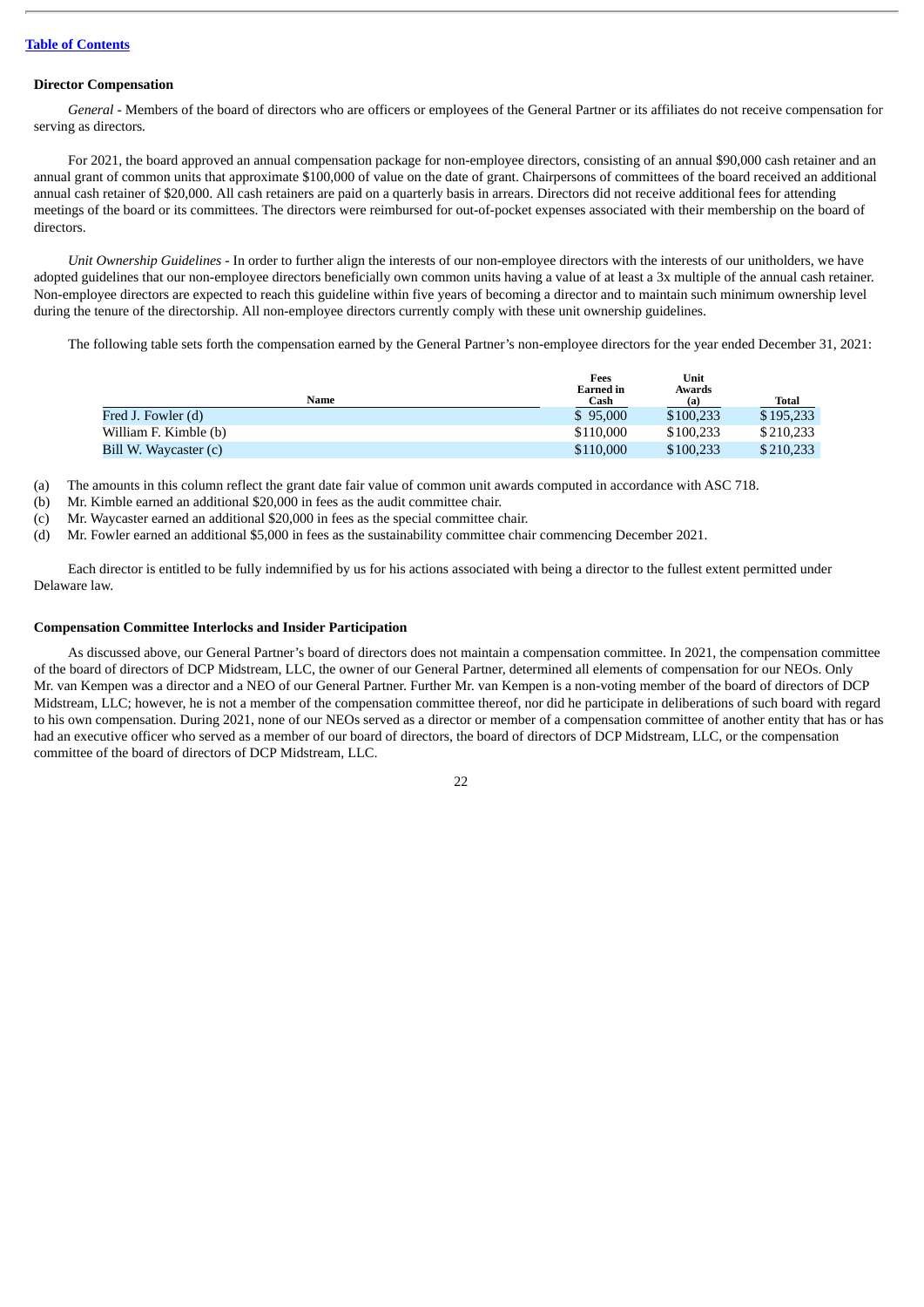# **VOTING PROCEDURES**

<span id="page-25-0"></span>Pursuant to Section 7(a) of the LTIP, the LTIP may be amended in any manner, including increasing the number of units available for issuance as awards thereunder, by the Board without the consent of any unitholder. The LTIP Amendment was unanimously approved by the Board of Directors on January 24, 2022.

However, the rules of the NYSE require that a NYSE-listed company give its equityholders the opportunity to vote on all equity compensation plans and material revisions thereto, and require equityholder approval thereof by a majority of votes cast on a proposal. Although approval of the LTIP Amendment by unitholders is required by rules of the NYSE, we are not soliciting your vote because, on March 7, 2022, the Consenting Majority Unitholders approved the LTIP Amendment by written consent in lieu of a special meeting of the unitholders, to be effective 20 calendar days after the date this Information Statement is sent or given to our unitholders.

Pursuant to Section 13.11 of our Partnership Agreement, any action that may be taken at a meeting of the unitholders may be taken without a meeting, if an approval in writing setting forth the action so taken is signed by the unitholders owning not less than the minimum percentage of the Outstanding Units that would be necessary to authorize or take such action at a meeting at which all the unitholders entitled to vote at such meeting were present and voted. As of the Record Date, the Partnership had 208,378,739 common units outstanding and entitled to vote, and each unit is entitled to one vote. As of the Record Date, the Consenting Majority Unitholders held, in the aggregate, 117,762,526 units, or approximately 56.5% of the units outstanding. The action by written consent taken by the Consenting Majority Unitholders is sufficient to approve and adopt the LTIP Amendment without the affirmative vote of any other unitholders. Accordingly, no other votes are necessary to approve and adopt the LTIP Amendment and your approval is neither required nor requested.

# **INTEREST OF CERTAIN PERSONS IN OR OPPOSITION TO MATTERS TO BE ACTED UPON**

<span id="page-25-1"></span>Employees and non-employee directors of our General Partner and its affiliates who perform services for us will be eligible to receive awards under the LTIP. Accordingly, members of the Board and executive officers of our General Partner have a substantial interest in the approval of the LTIP Amendment. The tables above under "Outstanding Equity Awards at Fiscal Year-End" provide information concerning all outstanding awards made to a named executive officer as of December 31, 2021, including, but not limited to, awards made under the LTIP.

### **WHERE YOU CAN FIND MORE INFORMATION**

<span id="page-25-2"></span>We are subject to the disclosure requirements of the Exchange Act, and file Annual Reports on Form 10-K, Quarterly Reports on Form 10-Q, Current Reports on Form 8-K, and other information with the SEC. The SEC maintains a website that contains reports, proxy and information statements and other information regarding issuers that file electronically with the SEC. Our SEC filings are available on the SEC's website at www.sec.gov.

Our SEC filings can also be inspected and copied at the offices of the New York Stock Exchange, 11 Wall Street, 5th Floor, New York, New York 10005. You may request a copy of our filings, at no cost, by visiting our website at www.dcpmidstream.com, or by writing or calling us at the following address:

# **DCP Midstream, LP 6900 E. Layton Ave., Suite 900 Denver, Colorado 80237 Attention: Corporate Secretary Telephone: (303) 595-3331**

We also make available free of charge on or through our website at www.dcpmidstream.com, our Annual Reports on Form 10-K, Quarterly Reports on Form 10-Q, Current Reports on Form 8-K, and amendments to

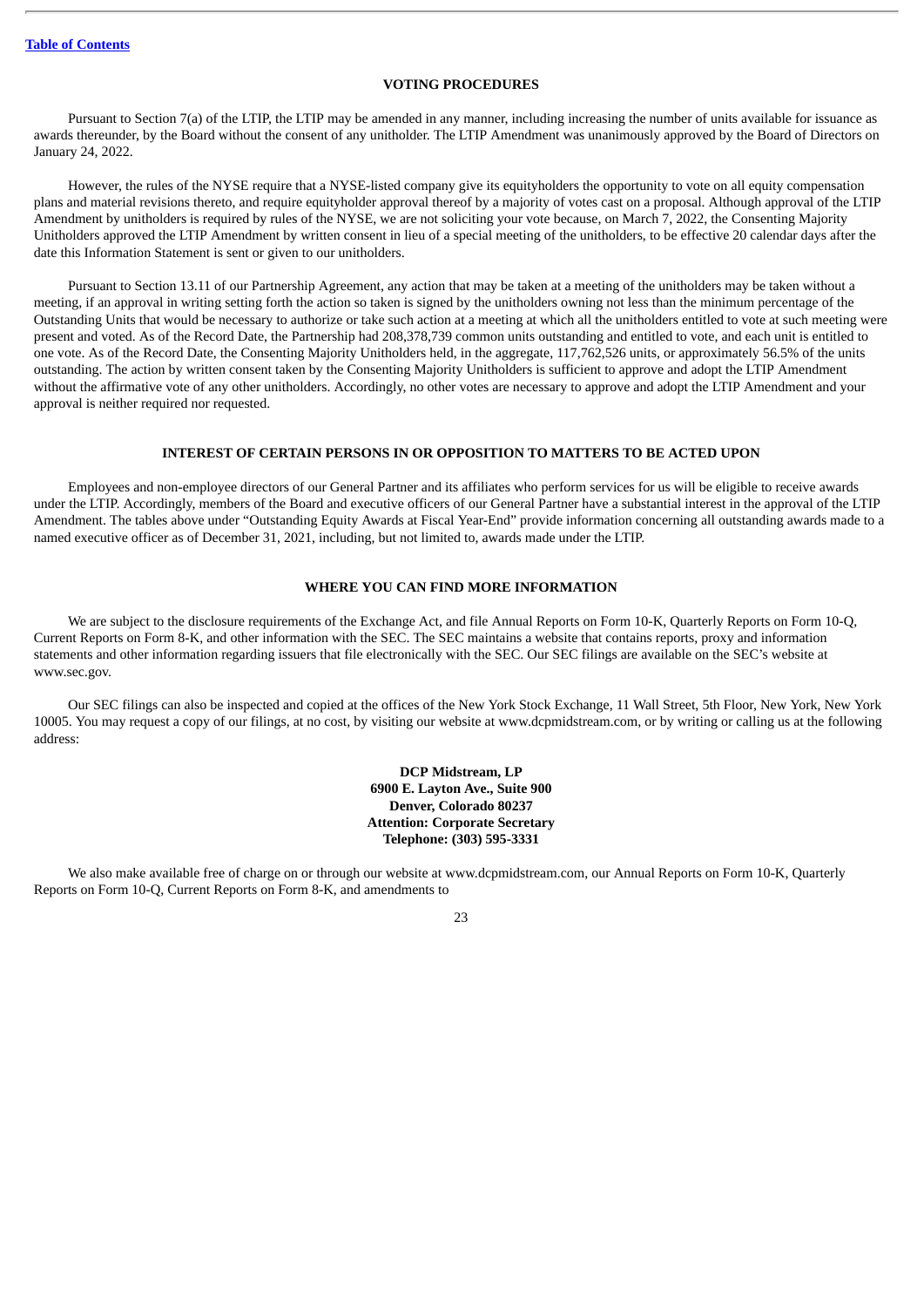those reports filed or furnished pursuant to Section 13(a) or 15(d) of the Exchange Act, as soon as reasonably practicable after we electronically file such material with, or furnish it to, the SEC. The information contained on the foregoing websites is not incorporated by reference in this Information Statement, and you should not consider that information a part of this Information Statement.

# **DELIVERY OF DOCUMENTS TO UNITHOLDERS SHARING AN ADDRESS**

<span id="page-26-0"></span>Unless we have received contrary instructions from a unitholder, we are delivering only one copy of this Information Statement to multiple unitholders sharing an address. This practice known as "householding" is intended to reduce our printing and postage costs. We will, upon written or oral request, promptly deliver a separate copy of this Information Statement to a unitholder who shares an address with another unitholder. A unitholder who wishes to receive a separate copy of this Information Statement may direct such request to the Corporate Secretary contact listed under "Where You Can Find More Information." Conversely, unitholders who receive multiple copies of this Information Statement at their address and would like to request that only a single copy of communications be delivered to the shared address may do so by making either a written or oral request to the Corporate Secretary contact listed under "Where You Can Find More Information."

\* \* \* \* \* \*

By Order of the Board of Directors of DCP Midstream GP, LLC, general partner of DCP Midstream GP, LP, general partner of DCP Midstream, LP

/s/ Kamal K. Gala Kamal K. Gala Assistant General Counsel and Corporate Secretary DCP Midstream, LP